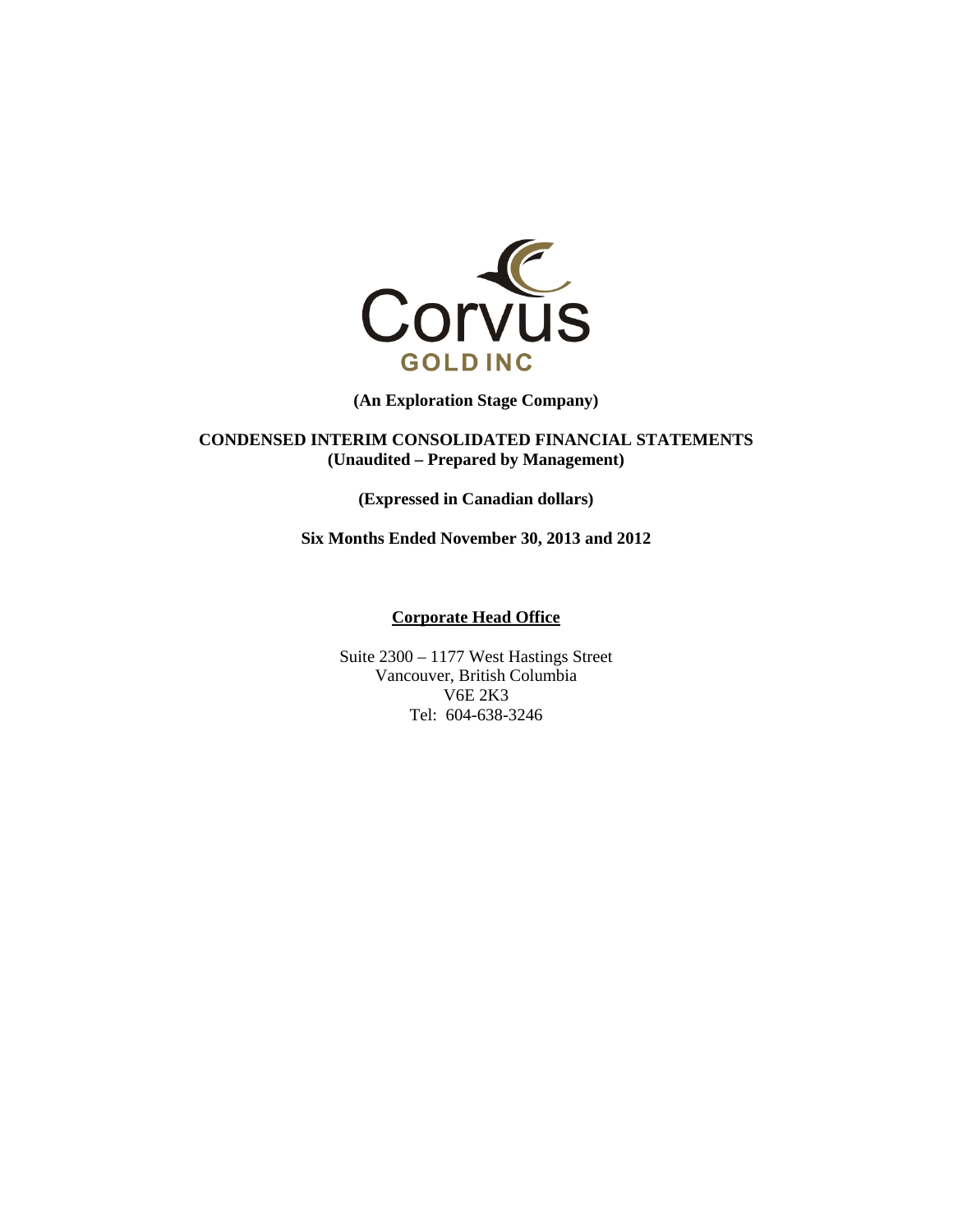# **CORVUS GOLD INC.**  (An Exploration Stage Company) **CONDENSED INTERIM CONSOLIDATED FINANCIAL STATEMENTS**  (Unaudited – Prepared by Management) (Expressed in Canadian dollars)

| November 30, 2013 and 2012 | Page |
|----------------------------|------|
|                            |      |

# **Condensed Interim Consolidated Financial Statements**

| Condensed Interim Consolidated Statements of Financial Position  |                             |
|------------------------------------------------------------------|-----------------------------|
| Condensed Interim Consolidated Statements of Comprehensive Loss  | $\mathcal{D}_{\mathcal{L}}$ |
| Condensed Interim Consolidated Statements of Cash Flows          | 3                           |
| Condensed Interim Consolidated Statement of Changes in Equity    | $4 - 5$                     |
| Notes to the Condensed Interim Consolidated Financial Statements | $6 - 23$                    |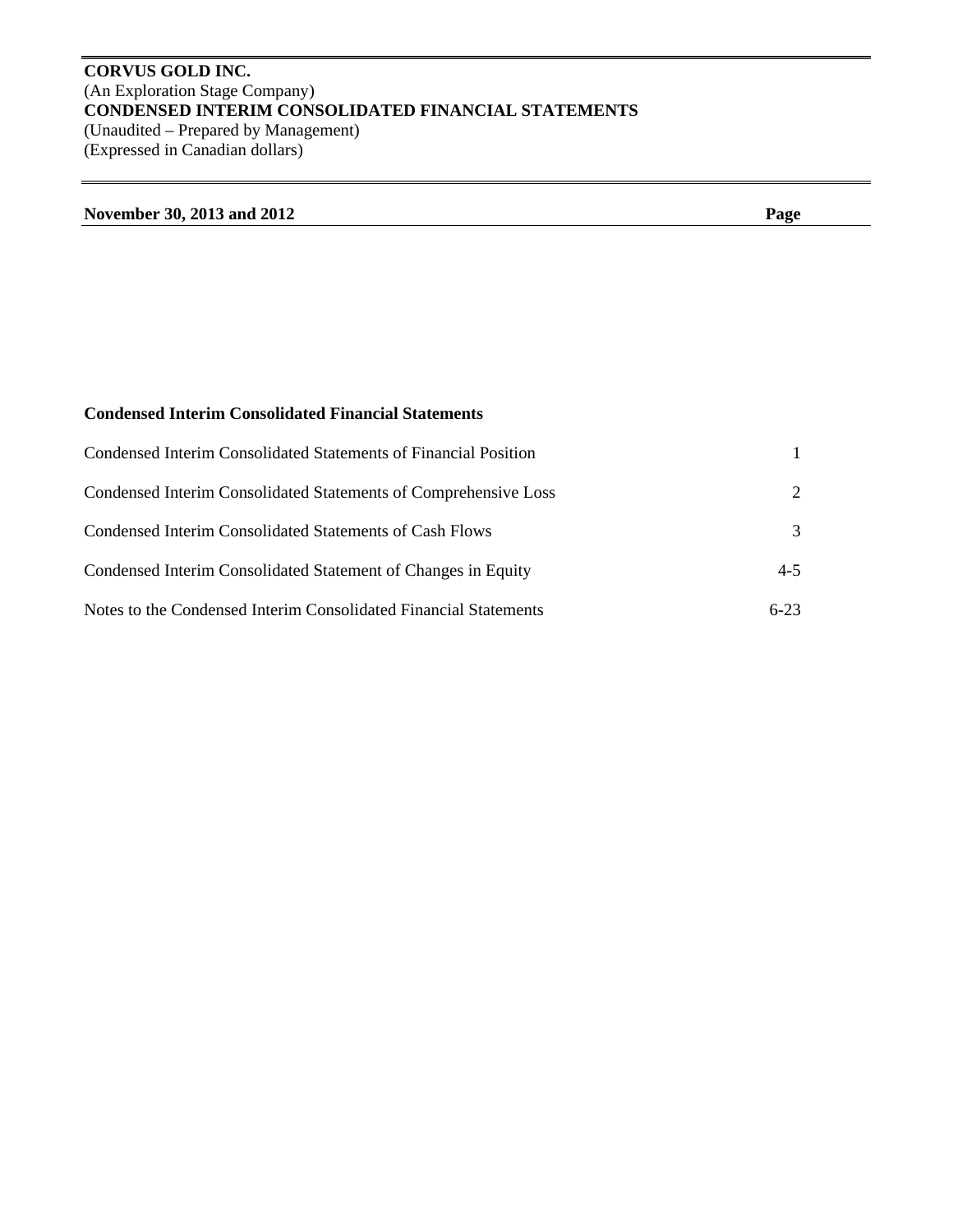## **CORVUS GOLD INC.**  (An Exploration Stage Company) **CONDENSED INTERIM CONSOLIDATED STATEMENTS OF FINANCIAL POSITION**  (Unaudited – Prepared by Management)

(Expressed in Canadian dollars)

|                                                                                        | November 30,<br>2013   |              | May 31,<br>2013      |
|----------------------------------------------------------------------------------------|------------------------|--------------|----------------------|
| <b>ASSETS</b>                                                                          | (unaudited)            |              | (audited)            |
| <b>Current assets</b>                                                                  |                        |              |                      |
| Cash and cash equivalents                                                              | \$<br>7,278,511        | \$           | 7,867,270            |
| Accounts receivable (note 8)                                                           | 47,960                 |              | 64,412               |
| Prepaid expenses                                                                       | 99,619                 |              | 145,682              |
|                                                                                        | 7,426,090              |              | 8,077,364            |
| <b>Property and equipment</b> (note 3)                                                 | 57,786                 |              | 64,642               |
| <b>Reclamation bond</b> (note 4)                                                       | 510,440                |              | 496,378              |
| <b>Exploration and evaluation assets (note 5)</b>                                      | 33,292,755             |              | 28,030,332           |
|                                                                                        | \$<br>41,287,071       | \$           | 36,668,716           |
| <b>LIABILITIES AND SHAREHOLDERS' EQUITY</b><br><b>Current liabilities</b>              |                        |              |                      |
| Accounts payable and accrued liabilities (note 8)                                      | \$<br>331,167          | $\mathbb{S}$ | 520,450              |
| <b>Promissory note payable</b> (note 6)                                                | 254.880                |              | 248,832              |
|                                                                                        | 586,047                |              | 769,282              |
| <b>Shareholders' equity</b>                                                            |                        |              |                      |
| Share capital (note 7)                                                                 | 53,703,440             |              | 48,442,086           |
| Contributed surplus                                                                    | 9,904,877<br>1,230,673 |              | 8,842,965<br>413,506 |
| Accumulated other comprehensive income - cumulative translation differences<br>Deficit | (24, 137, 966)         |              | (21,799,123)         |
|                                                                                        |                        |              |                      |
|                                                                                        | 40,701,024             |              | 35,899,434           |
|                                                                                        | 41,287,071             | \$           | 36,668,716           |

# **Approved on behalf of the Directors:**

*"Jeffrey Pontius"* Director

*"Anton Drescher"* Director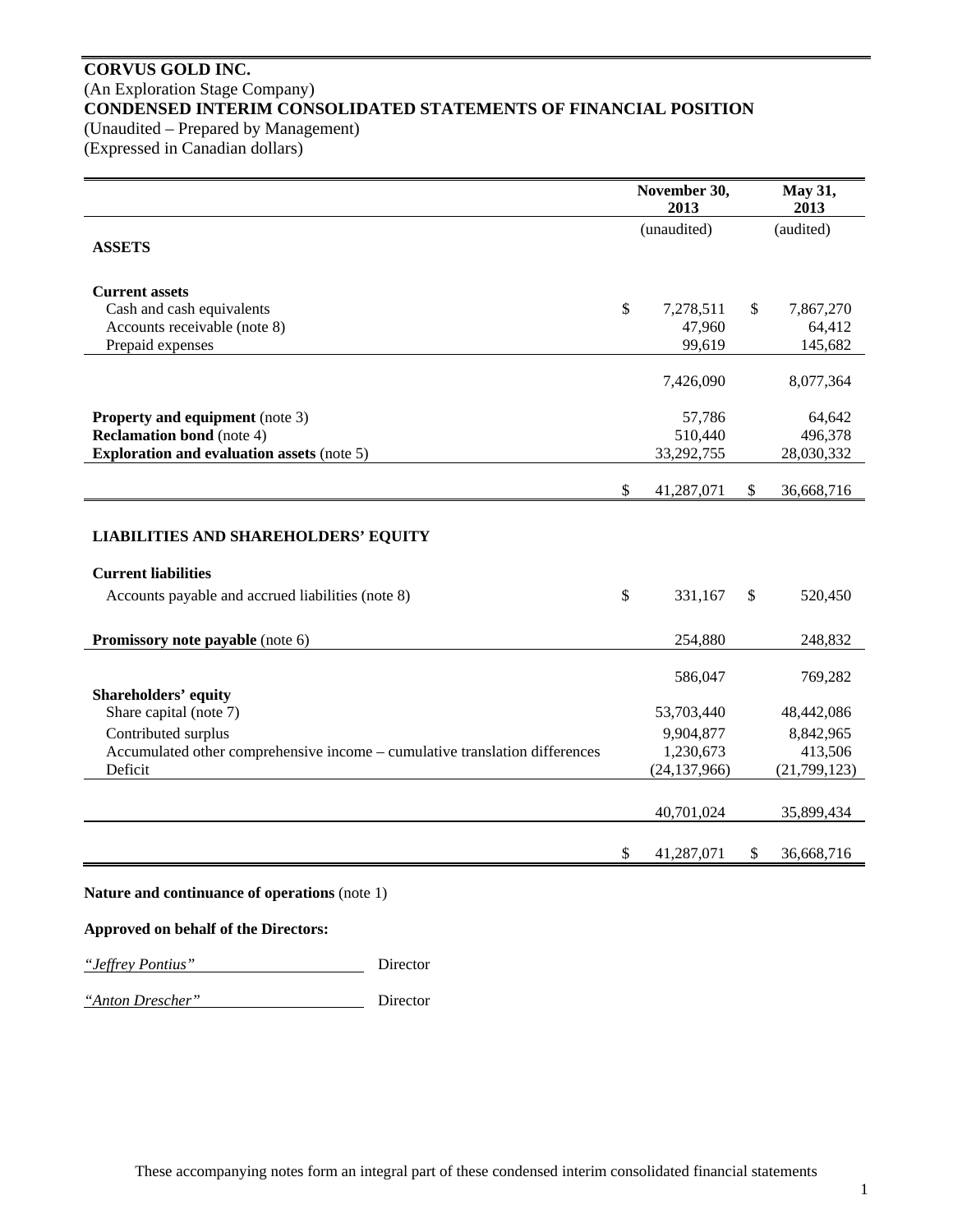# **CORVUS GOLD INC.**  (An Exploration Stage Company) **CONDENSED INTERIM CONSOLIDATED STATEMENTS OF COMPREHENSIVE LOSS**

(Unaudited – Prepared by Management)

(Expressed in Canadian dollars)

|                                                  | Three months ended<br>November 30 |             |    |             |    |             | Six months ended<br>November 30 |             |  |
|--------------------------------------------------|-----------------------------------|-------------|----|-------------|----|-------------|---------------------------------|-------------|--|
|                                                  |                                   | 2013        |    | 2012        |    | 2013        |                                 | 2012        |  |
| <b>Expenses</b>                                  |                                   |             |    |             |    |             |                                 |             |  |
| Administration (note 8)                          | \$                                | 3,483       | \$ | 677         | \$ | 5,119       | \$                              | 1,557       |  |
| Charitable donations                             |                                   |             |    | 2,962       |    | 516         |                                 | 8,100       |  |
| Consulting fees (notes 7 and 8)                  |                                   | 160,351     |    | 281,293     |    | 389,672     |                                 | 339,769     |  |
| Depreciation                                     |                                   | 4,926       |    | 2,821       |    | 9,842       |                                 | 5,641       |  |
| Insurance                                        |                                   | 13,894      |    | 11,165      |    | 28,054      |                                 | 24,356      |  |
| Investor relations (notes 7 and 8)               |                                   | 274,892     |    | 409,614     |    | 591,184     |                                 | 519,744     |  |
| Office and miscellaneous                         |                                   | 33,299      |    | 47,071      |    | 68,896      |                                 | 89,415      |  |
| Professional fees (notes 7 and 8)                |                                   | 136,633     |    | 197,930     |    | 215,676     |                                 | 264,623     |  |
| Property investigation expenditures              |                                   |             |    |             |    |             |                                 | (111)       |  |
| Regulatory                                       |                                   | 13,857      |    | 12,734      |    | 29,029      |                                 | 24,623      |  |
| Rent (note 8)                                    |                                   | 23,545      |    | 17,890      |    | 46,283      |                                 | 35,413      |  |
| Travel                                           |                                   | 44,388      |    | 79,936      |    | 62,385      |                                 | 135,156     |  |
| Wages and benefits (notes 7 and 8)               |                                   | 345,792     |    | 692,419     |    | 889,549     |                                 | 947,368     |  |
| Loss before other items                          |                                   | (1,055,060) |    | (1,756,512) |    | (2,336,205) |                                 | (2,395,654) |  |
|                                                  |                                   |             |    |             |    |             |                                 |             |  |
| <b>Other items</b>                               |                                   |             |    |             |    |             |                                 |             |  |
| Interest income                                  |                                   | 10,141      |    | 10,213      |    | 33,431      |                                 | 24,481      |  |
| Write-off of exploration and                     |                                   |             |    |             |    |             |                                 |             |  |
| Evaluation assets (note $5(f)$ )                 |                                   | (753)       |    |             |    | (2,391)     |                                 |             |  |
| Foreign exchange gain (loss)                     |                                   | (19, 830)   |    | (6,359)     |    | (33, 678)   |                                 | 5,236       |  |
|                                                  |                                   | (10, 442)   |    | 3,854       |    | (2,638)     |                                 | 29,717      |  |
|                                                  |                                   |             |    |             |    |             |                                 |             |  |
| Net loss for the period                          |                                   | (1,065,502) |    | (1,752,658) |    | (2,338,843) |                                 | (2,365,937) |  |
| Other comprehensive income (loss)                |                                   |             |    |             |    |             |                                 |             |  |
| Exchange difference on translating               |                                   |             |    |             |    |             |                                 |             |  |
| foreign operations                               |                                   | 330,431     |    | 190,802     |    | 817,167     |                                 | (740, 548)  |  |
| Comprehensive loss for the period                | \$                                | (735,071)   | \$ | (1,561,856) | \$ | (1,521,676) | \$                              | (3,106,485) |  |
|                                                  |                                   |             |    |             |    |             |                                 |             |  |
| Basic and diluted loss per share                 | \$                                | (0.02)      | \$ | (0.03)      | \$ | (0.04)      | \$                              | (0.05)      |  |
|                                                  |                                   |             |    |             |    |             |                                 |             |  |
| Weighted average number of shares<br>outstanding |                                   | 65,529,863  |    | 54,305,811  |    | 65,328,962  |                                 | 52,180,053  |  |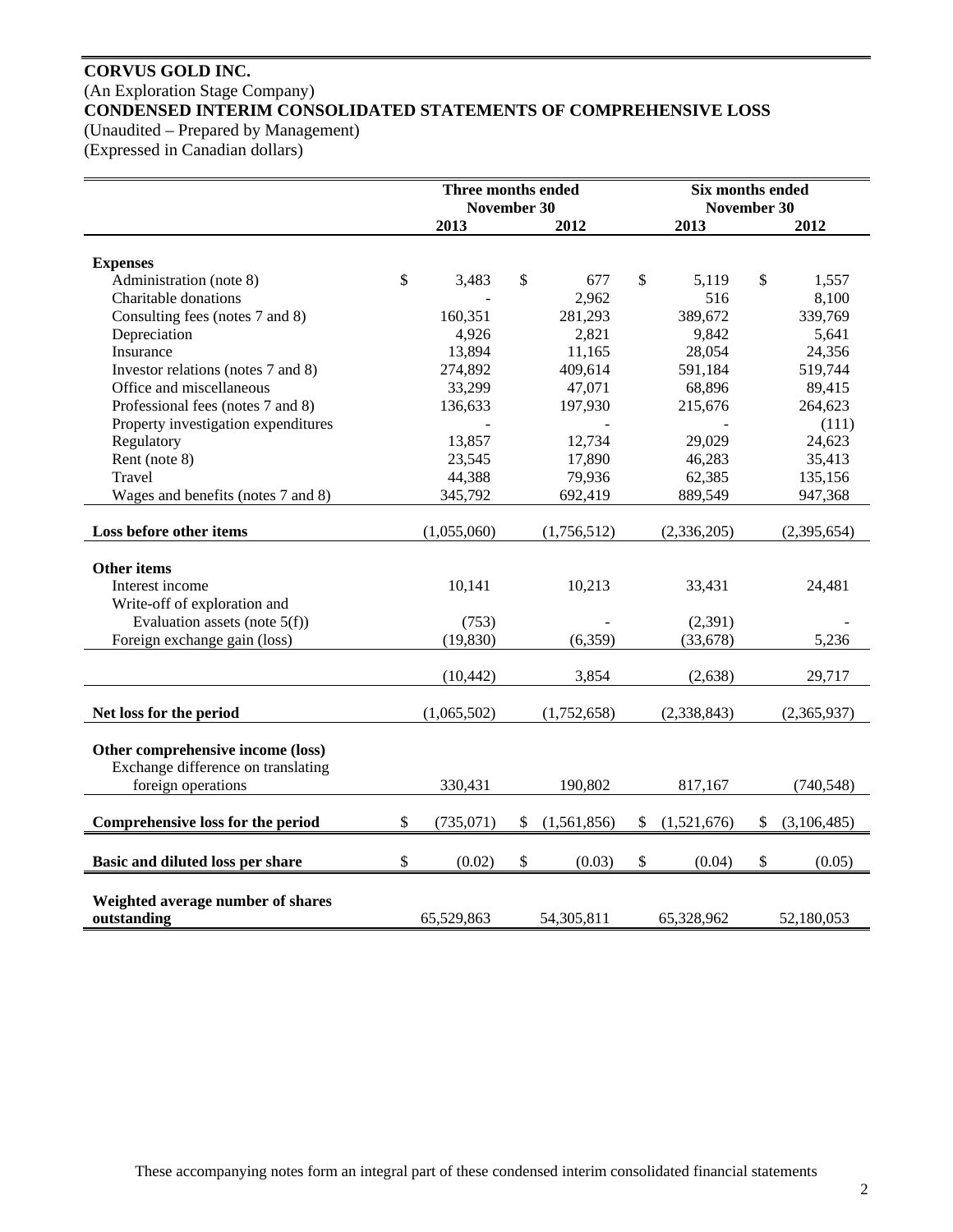# **CORVUS GOLD INC.**  (An Exploration Stage Company) **CONDENSED INTERIM CONSOLIDATED STATEMENTS OF CASH FLOWS**  (Unaudited – Prepared by Management) (Expressed in Canadian dollars)

SIX MONTHS ENDED NOVEMBER 30,

|                                                               | 2013              |    | 2012        |
|---------------------------------------------------------------|-------------------|----|-------------|
| <b>Operating activities</b>                                   |                   |    |             |
| Net loss for the period                                       | \$<br>(2,338,843) | \$ | (2,365,937) |
| Add items not affecting cash:                                 |                   |    |             |
| Depreciation                                                  | 9,842             |    | 5,641       |
| Share-based payment charges (note 7)                          | 1,051,947         |    | 1,116,949   |
| Write-off of exploration and evaluation assets (note $5(f)$ ) | 2,391             |    |             |
| (Gain) loss on foreign exchange                               | 33,678            |    | (5,236)     |
| Accrued interest                                              | 13,134            |    | (5,501)     |
| Changes in non-cash items:                                    |                   |    |             |
| Accounts receivable                                           | 3,831             |    | (30, 286)   |
| Prepaid expenses                                              | 79,313            |    | (62, 695)   |
| Accounts payable and accrued liabilities                      | (12,400)          |    | 15,663      |
|                                                               | (1,157,107)       |    |             |
| Cash used in operating activities                             |                   |    | (1,331,402) |
| <b>Financing activities</b>                                   |                   |    |             |
| Cash received from issuance of shares                         | 5,278,300         |    | 5,886,001   |
| Share issuance costs                                          | (40,312)          |    | (45, 683)   |
| Cash provided by financing activities                         | 5,237,988         |    | 5,840,318   |
|                                                               |                   |    |             |
| <b>Investing activities</b>                                   |                   |    |             |
| Expenditures on property and equipment                        | (1,706)           |    | (1,661)     |
| Increase in reclamation deposit                               | (1,955)           |    | (173, 636)  |
| Expenditures on exploration and evaluation assets             | (4,761,856)       |    | (4,795,029) |
| Recovery on exploration and evaluation assets                 | 95,957            |    |             |
|                                                               |                   |    |             |
| Cash used in investing activities                             | (4,669,560)       |    | (4,970,326) |
| Effect of foreign exchange on cash                            | (80)              |    | 44,949      |
|                                                               |                   |    |             |
| Decrease in cash and cash equivalents                         | (588, 759)        |    | (416, 461)  |
| Cash and cash equivalents, beginning of the period            | 7,867,270         |    | 6,800,377   |
| Cash and cash equivalents, end of the period                  | \$<br>7,278,511   | S  | 6,383,916   |
|                                                               |                   |    |             |

**Supplemental cash flow information** (note 11)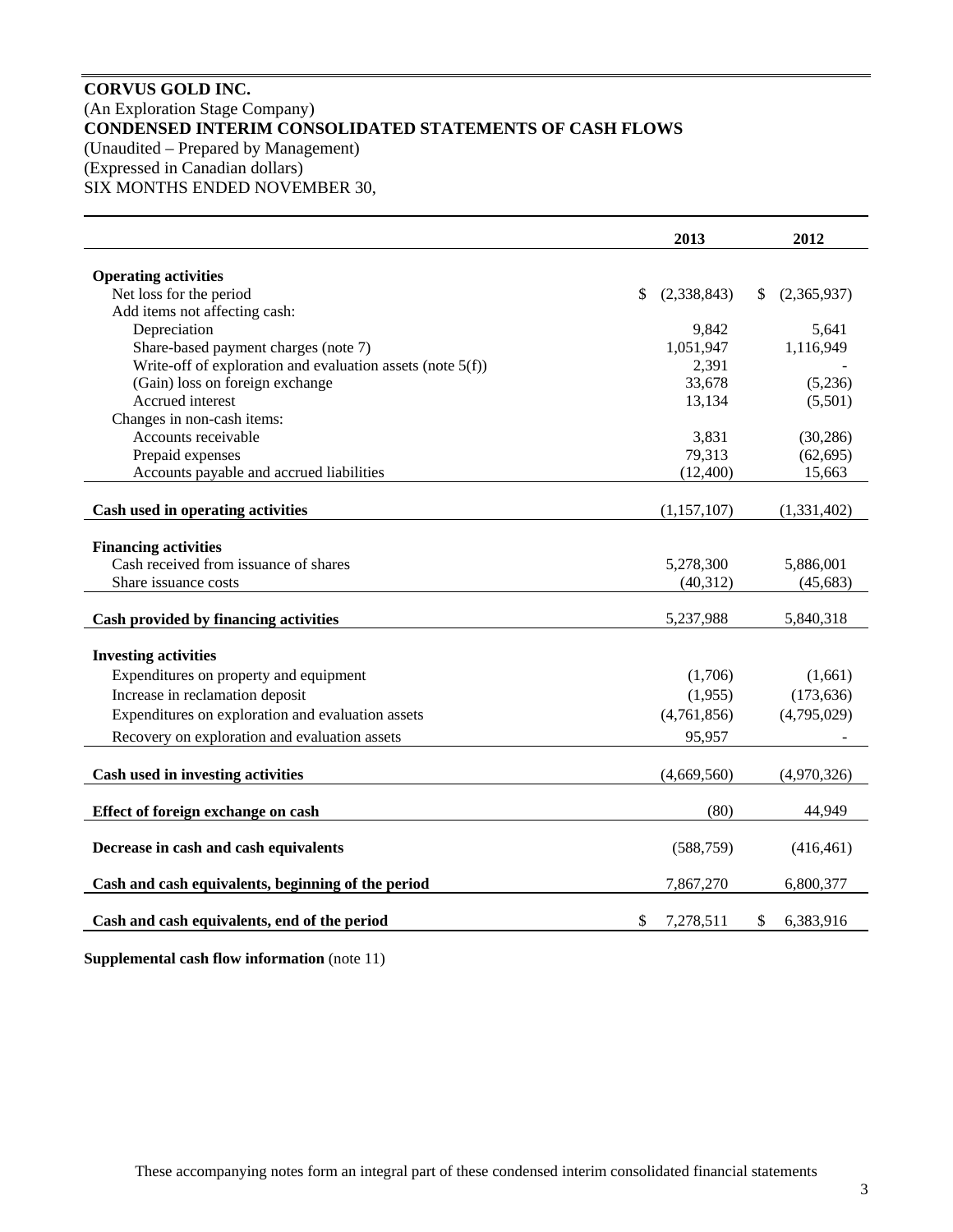# **CORVUS GOLD INC.**  (An Exploration Stage Company) **CONDENSED INTERIM CONSOLIDATED STATEMENT OF CHANGES IN EQUITY**  (Unaudited – Prepared by Management) (Expressed in Canadian dollars)

|                                                        |            |                  |     |                |                   | <b>Accumulated</b><br>Other |     |                     |              |
|--------------------------------------------------------|------------|------------------|-----|----------------|-------------------|-----------------------------|-----|---------------------|--------------|
|                                                        |            |                  |     |                |                   | Comprehensive               |     |                     |              |
|                                                        |            |                  |     |                |                   | $Income(Loss) -$            |     |                     |              |
|                                                        |            |                  |     |                |                   | <b>Cumulative</b>           |     |                     |              |
|                                                        | Number of  | <b>Share</b>     |     | Contributed    |                   | <b>Translation</b>          |     |                     |              |
|                                                        | shares     | Capital          |     | <b>Surplus</b> |                   | <b>Differences</b>          |     | <b>Deficit</b>      | <b>Total</b> |
| <b>Balance, May 31, 2012</b>                           | 49,910,261 | 33,278,504       | \$  | 8,591,140      | \$                | 32,084                      | \$  | $(16,730,382)$ \$   | 25,171,346   |
| Net loss for the period                                |            |                  |     |                |                   |                             |     | (2,365,937)         | (2,365,937)  |
| Other comprehensive income (loss)                      |            |                  |     |                |                   |                             |     |                     |              |
| Exchange difference on translating foreign operations  |            |                  |     |                |                   | (740, 548)                  |     |                     | (740, 548)   |
| Shares issued for cash                                 |            |                  |     |                |                   |                             |     |                     |              |
| Private placement                                      | 3,250,001  | 3,477,501        |     |                |                   |                             |     |                     | 3,477,501    |
| Exercise of stock options                              | 2,730,000  | 2,051,000        |     |                |                   |                             |     |                     | 2,051,000    |
| <b>Exercise of warrants</b>                            | 325,000    | 357,500          |     |                |                   |                             |     |                     | 357,500      |
| Share issuance costs                                   |            | (45, 683)        |     |                |                   |                             |     |                     | (45,683)     |
| Reclassification of contributed surplus on exercise of |            |                  |     |                |                   |                             |     |                     |              |
| stock options and warrants                             |            | 1,288,063        |     | (1,288,063)    |                   |                             |     |                     |              |
| Share-based payment charges                            |            |                  |     | 1,162,958      |                   |                             |     |                     | 1,162,958    |
|                                                        |            |                  |     |                |                   |                             |     |                     |              |
| Balance, November 30, 2012                             | 56,215,262 | 40,406,885       |     | 8,466,035      |                   | (708, 464)                  |     | (19,096,319)        | 29,068,137   |
| Net loss for the period                                |            |                  |     |                |                   |                             |     | (2,702,804)         | (2,702,804)  |
| Other comprehensive income (loss)                      |            |                  |     |                |                   |                             |     |                     |              |
| Exchange difference on translating foreign operations  |            |                  |     |                |                   | 1,121,970                   |     |                     | 1,121,970    |
| Shares issued for cash                                 |            |                  |     |                |                   |                             |     |                     |              |
| Private placement                                      | 8,300,000  | 7,221,000        |     |                |                   |                             |     |                     | 7,221,000    |
| Exercise of stock options                              | 599,766    | 499,209          |     |                |                   |                             |     |                     | 499,209      |
| Share issuance costs                                   |            | (17, 192)        |     |                |                   |                             |     |                     | (17, 192)    |
| Reclassification of contributed surplus on exercise of |            |                  |     |                |                   |                             |     |                     |              |
| stock options                                          |            | 332,184          |     | (332, 184)     |                   |                             |     |                     |              |
| Share-based payment charges                            |            |                  |     | 709,114        |                   |                             |     |                     | 709,114      |
|                                                        |            |                  |     |                |                   |                             |     |                     |              |
| <b>Balance, May 31, 2013</b>                           | 65,115,028 | \$<br>48,442,086 | -SS | 8,842,965      | $\boldsymbol{\$}$ | 413,506                     | -\$ | (21,799,123)<br>-\$ | 35,899,434   |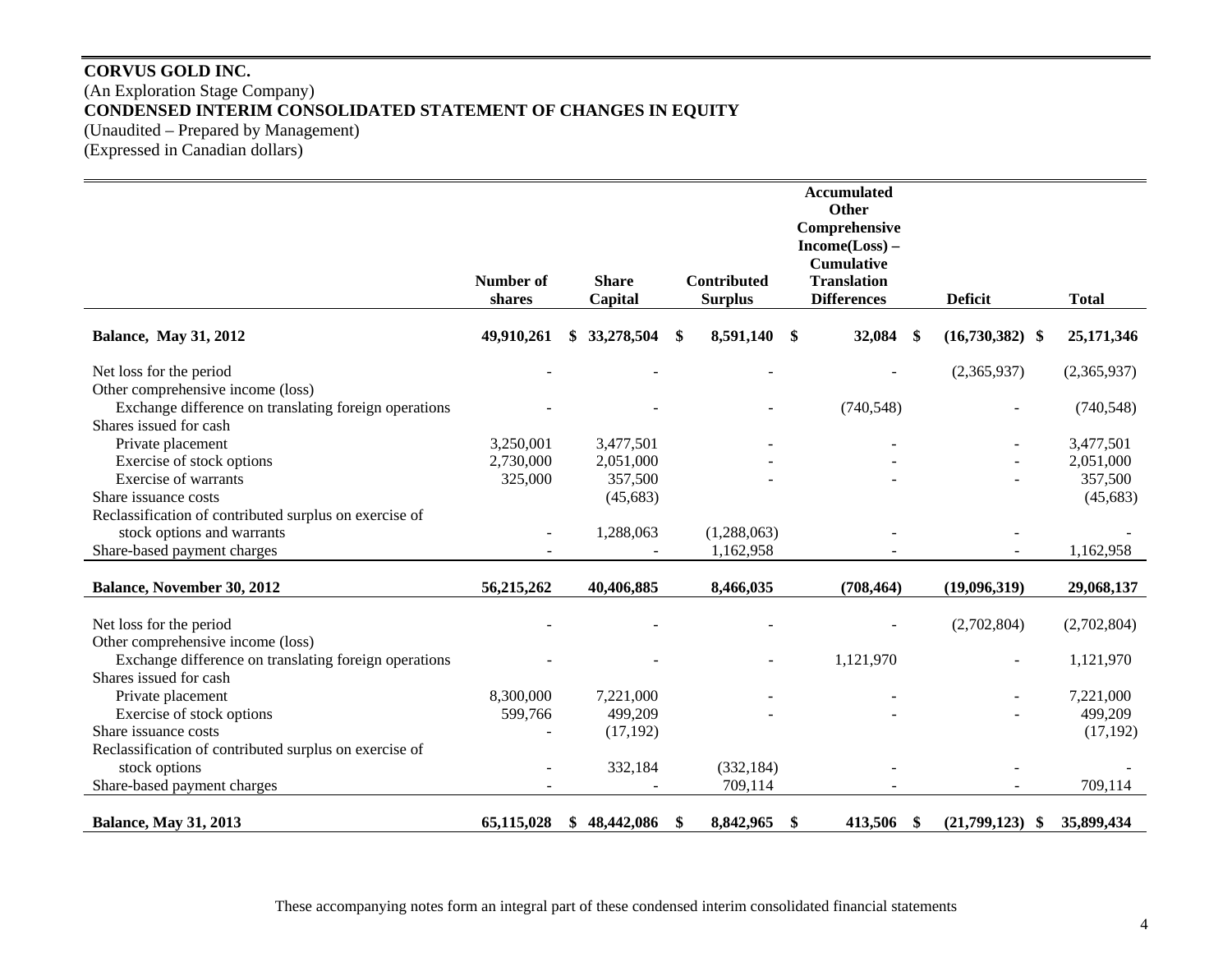# **CORVUS GOLD INC.**  (An Exploration Stage Company) **CONDENSED INTERIM CONSOLIDATED STATEMENT OF CHANGES IN EQUITY**  (Unaudited – Prepared by Management)

(Expressed in Canadian dollars)

|                                                        |                     |     |                         |      |                                      |     | <b>Accumulated</b><br><b>Other</b><br>Comprehensive<br>$Income(Loss) -$ |                          |             |
|--------------------------------------------------------|---------------------|-----|-------------------------|------|--------------------------------------|-----|-------------------------------------------------------------------------|--------------------------|-------------|
|                                                        | Number of<br>shares |     | <b>Share</b><br>Capital |      | <b>Contributed</b><br><b>Surplus</b> |     | <b>Cumulative</b><br><b>Translation</b><br><b>Differences</b>           | <b>Deficit</b>           | Total       |
| <b>Balance, May 31, 2013</b>                           | 65,115,028          | Ж.  | 48,442,086              | - 96 | 8,842,965                            | -SS | 413,506<br>-8                                                           | (21,799,123)<br>SS.      | 35,899,434  |
| Net loss for the period                                |                     |     |                         |      |                                      |     |                                                                         | (2,338,843)              | (2,338,843) |
| Other comprehensive income (loss)                      |                     |     |                         |      |                                      |     |                                                                         |                          |             |
| Exchange difference on translating foreign operations  |                     |     |                         |      | $\overline{\phantom{0}}$             |     | 817,167                                                                 | $\overline{\phantom{a}}$ | 817,167     |
| Shares issued for cash                                 |                     |     |                         |      |                                      |     |                                                                         |                          |             |
| Private placement                                      | 5,230,000           |     | 5,230,000               |      | $\overline{\phantom{a}}$             |     |                                                                         | $\overline{\phantom{a}}$ | 5,230,000   |
| Exercise of stock options                              | 70,000              |     | 48,300                  |      | $\overline{\phantom{a}}$             |     |                                                                         |                          | 48,300      |
| Share issuance costs                                   |                     |     | (40,312)                |      |                                      |     |                                                                         |                          | (40,312)    |
| Reclassification of contributed surplus on exercise of |                     |     |                         |      |                                      |     |                                                                         |                          |             |
| stock options                                          |                     |     | 23,366                  |      | (23,366)                             |     |                                                                         |                          |             |
| Share-based payment charges                            |                     |     |                         |      | 1,085,278                            |     |                                                                         |                          | 1,085,278   |
| <b>Balance, November 30, 2013</b>                      | 70,415,028          | SS. | 53,703,440              |      | 9,904,877                            |     | 1,230,673<br>X,                                                         | (24, 137, 966)<br>-SS    | 40,701,024  |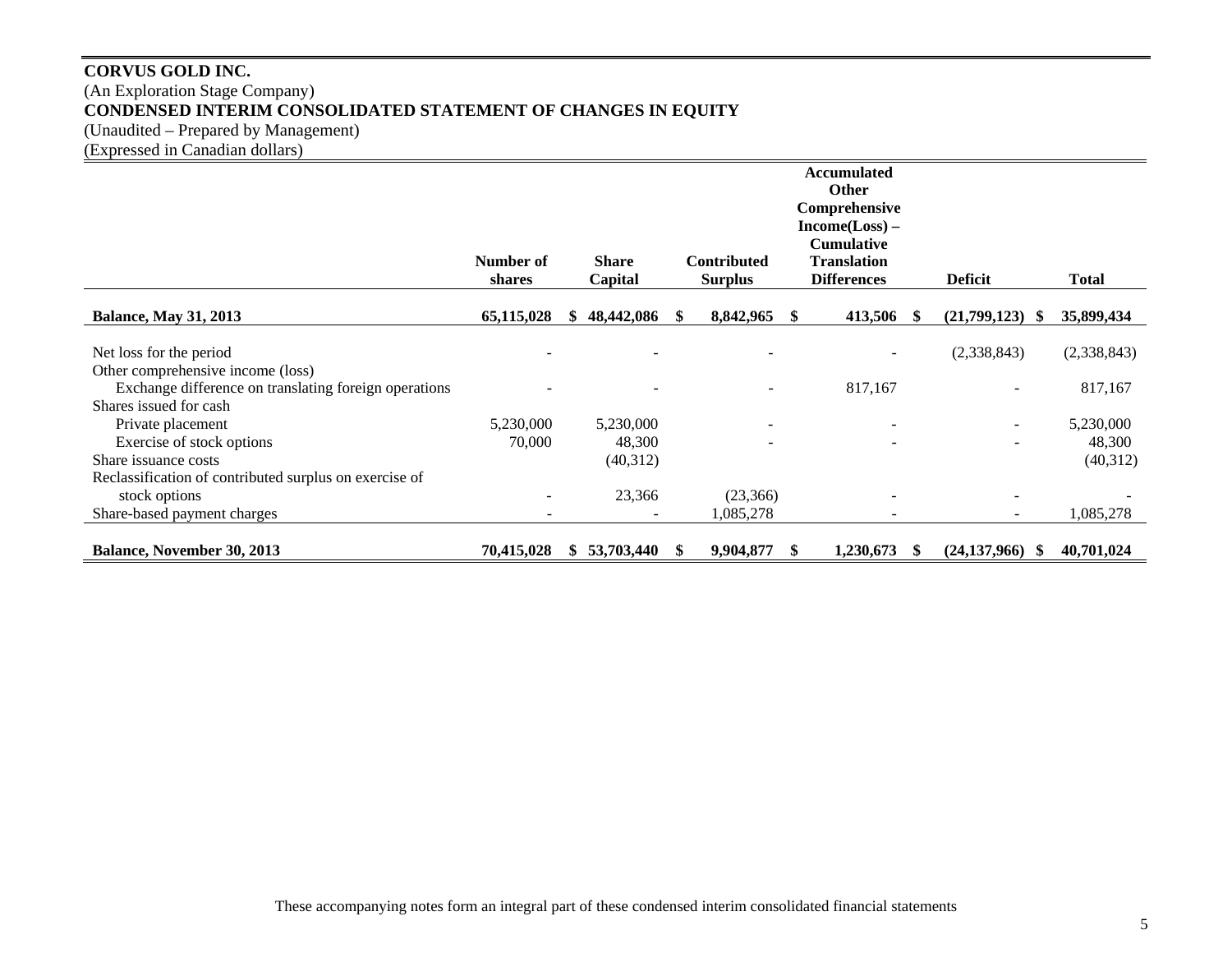## **1. NATURE AND CONTINUANCE OF OPERATIONS**

The Company was incorporated on April 13, 2010 under the BCBCA.

The Company is an exploration stage entity engaged in the business of acquiring, exploring and evaluating mineral properties, and either joint venturing or developing these properties further or disposing of them when the evaluation is completed. At November 30, 2013, the Company was in the exploration stage and had interests in properties in Alaska and Nevada, U.S.A.

The business of mining and exploration involves a high degree of risk and there can be no assurance that current exploration programs will result in profitable mining operations. The Company has no source of revenue, and has significant cash requirements to meet its administrative overhead and maintain its mineral property interests. The recoverability of amounts shown for exploration and evaluation assets is dependent on several factors. These include the discovery of economically recoverable reserves, the ability of the Company to obtain the necessary financing to complete the development of these properties, and future profitable production or proceeds from disposition of exploration and evaluation assets. The carrying value of the Company's exploration and evaluation assets does not reflect current or future values.

These condensed interim consolidated financial statements have been prepared on a going concern basis, which presume the realization of assets and discharge of liabilities in the normal course of business for the foreseeable future. The Company's ability to continue as a going concern is dependent upon achieving profitable operations and/or obtaining additional financing.

In assessing whether the going concern assumption is appropriate, management takes into account all available information about the future which is at least, but not limited to, 12 months from November 30, 2013. Management is aware, in making its assessment, of material uncertainties relating to events or conditions that may cast significant doubt upon the Company's ability to continue as a going concern, as explained in the following paragraph.

The Company has sustained losses from operations, and has an ongoing requirement for capital investment to explore its exploration and evaluation assets. Based on its current plans, budgeted expenditures, and cash requirements, the Company does not have sufficient cash to finance its current plans for at least 12 months from November 30, 2013. The Company expects that it will need to raise substantial additional capital to accomplish its business plan over the next several years. The Company expects to seek additional financing through equity financing. There can be no assurance as to the availability or terms upon which such financing might be available.

These condensed interim consolidated financial statements do not include any adjustments to the amounts and classification of assets and liabilities that might be necessary should the Company be unable to continue in business.

## **2. SIGNIFICANT ACCOUNTING POLICIES**

#### **Basis of presentation**

#### Statement of compliance

These condensed interim consolidated financial statements have been prepared in accordance with International Financial Reporting Standards ("IFRS") as issued by the International Accounting Standards Board ("IASB") applicable to the preparation of interim financial statements, including International Accounting Standard ("IAS") 34, *"Interim Financial Reporting"*. The condensed interim consolidated financial statements should be read in conjunction with the annual financial statements for the year ended May 31, 2013, which have been prepared in accordance with IFRS as issued by the IASB.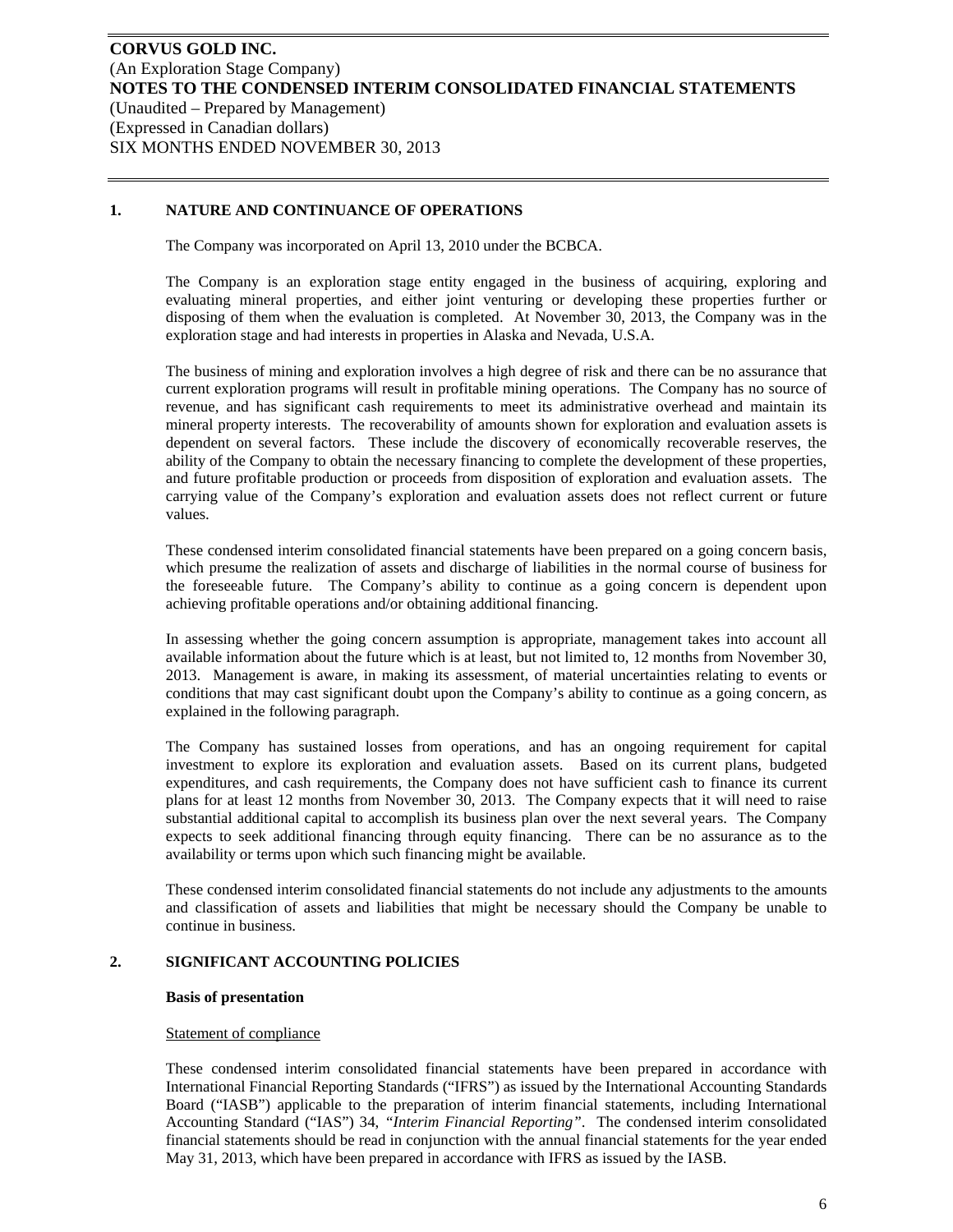## **2. SIGNIFICANT ACCOUNTING POLICIES (cont'd)**

#### **Basis of presentation (cont'd)**

#### Statement of compliance (cont'd)

The condensed interim consolidated financial statements have been prepared on a historical cost basis except for financial instruments classified as available-for-sale or fair value through profit and loss, which are stated at their fair value. In addition, these condensed interim consolidated financial statements have been prepared using the accrual basis of accounting.

## **Approval of consolidated financial statements**

The condensed interim consolidated financial statements of the Company for the six months ended November 30, 2013 were reviewed by the Audit Committee and approved and authorized for issue by the Board of Directors on January 10, 2014.

#### **Basis of Consolidation**

These consolidated financial statements include the accounts of the Company and its wholly-owned subsidiaries (collectively, the "Group"), Corvus Gold (USA) Inc. ("Corvus USA") (a Nevada corporation), Corvus Gold Nevada Inc. ("Corvus Nevada") (a Nevada corporation), Raven Gold Alaska Inc. ("Raven Gold") (an Alaska corporation) and SoN Land and Water LLC (a Nevada limited liability company). All intercompany transactions and balances were eliminated upon consolidation.

|                                                  |               | Computer        |    |                 |              |                  |  |
|--------------------------------------------------|---------------|-----------------|----|-----------------|--------------|------------------|--|
|                                                  |               | Equipment       |    | <b>Vehicles</b> | <b>Total</b> |                  |  |
| Cost                                             |               |                 |    |                 |              |                  |  |
| <b>Balance, May 31, 2013</b><br><b>Additions</b> | $\mathbb{S}$  | 35,652<br>1,706 | \$ | 70,728          | \$           | 106,380<br>1,706 |  |
| Currency translation adjustments                 |               | 735             |    | 1,718           |              | 2,453            |  |
| <b>Balance, November 30, 2013</b>                | \$.           | 38,093          | \$ | 72,446          | \$           | 110,539          |  |
| <b>Depreciation</b>                              |               |                 |    |                 |              |                  |  |
| Balance at May 31, 2013                          | $\mathcal{S}$ | 14,593          | \$ | 27,145          | \$           | 41,738           |  |
| Depreciation for the period                      |               | 3,292           |    | 6,550           |              | 9,842            |  |
| Currency translation adjustments                 |               | 367             |    | 806             |              | 1,173            |  |
| <b>Balance at November 30, 2013</b>              | \$            | 18,252          | \$ | 34,501          | \$           | 52,753           |  |
| <b>Carrying amounts</b>                          |               |                 |    |                 |              |                  |  |
| At May 31, 2013                                  | \$            | 21,059          | \$ | 43,583          | \$           | 64,642           |  |
| <b>At November 30, 2013</b>                      | \$            | 19,841          | \$ | 37,945          | \$           | 57,786           |  |

## **3. PROPERTY AND EQUIPMENT**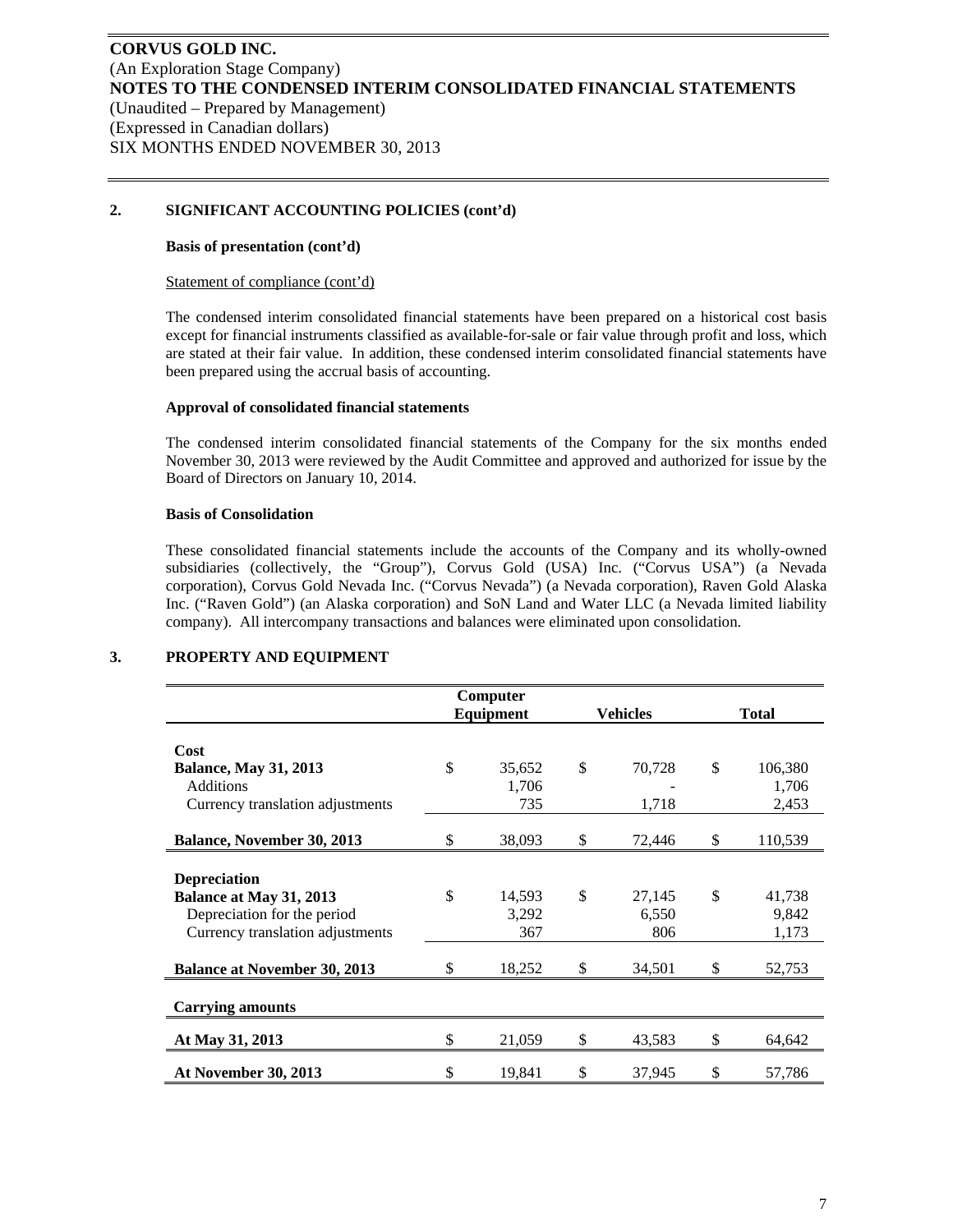## **4. RECLAMATION BOND**

As at November 30, 2013 the Company has not commenced development of any exploration and evaluation assets and accordingly a reasonable estimate of the timing of the cash flows cannot be made. The Company has posted non-interest bearing bonds totalling \$510,440 (USD 480,640) (May 31, 2013 - \$496,378 (USD 478,760)) with the Nevada Division of Minerals in the State of Nevada as security for these obligations. Fair value cannot be reasonably determined and accordingly the bonds have been recorded at historical cost, adjusted for current exchange rates.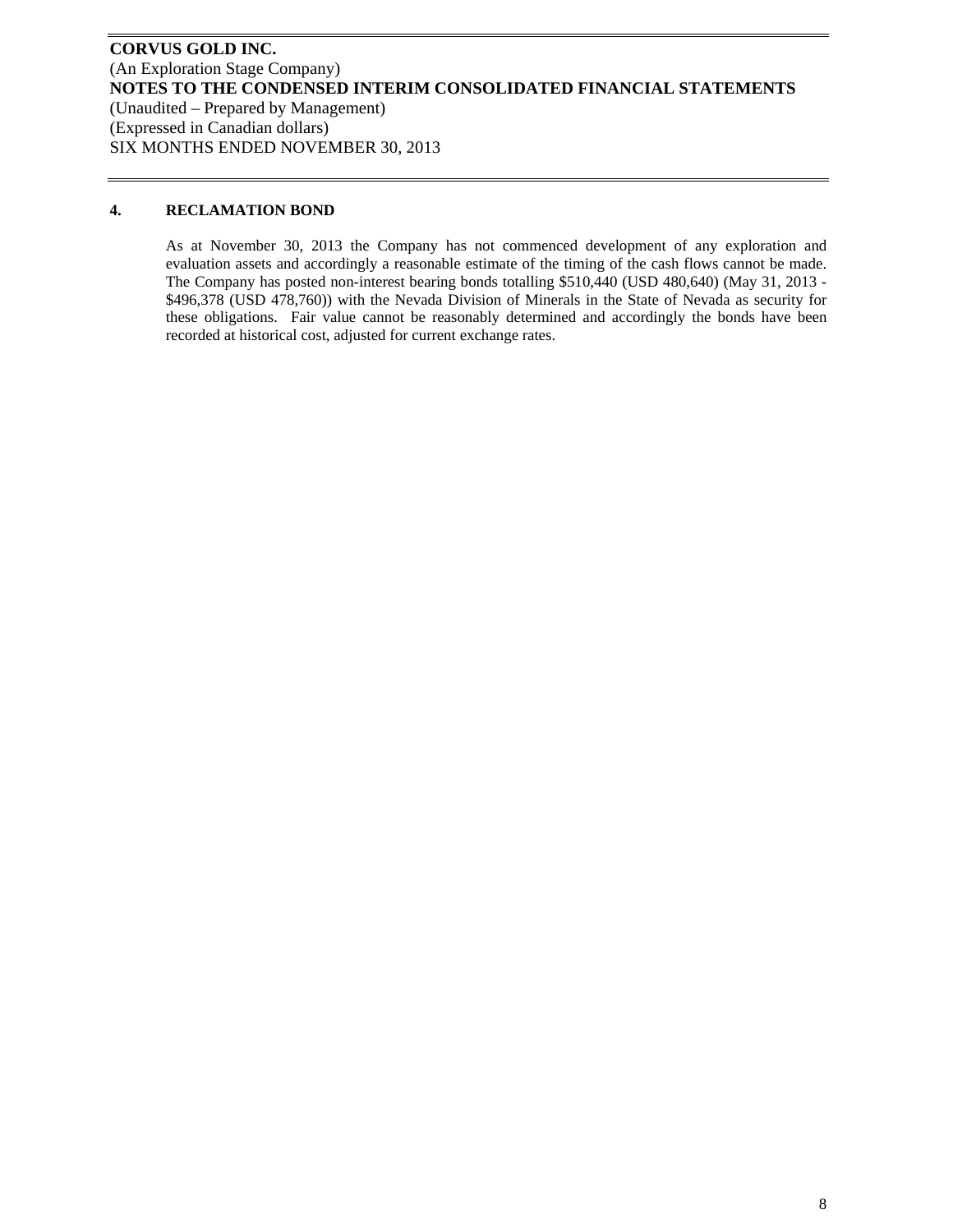# **CORVUS GOLD INC.** (An Exploration Stage Company) **NOTES TO THE CONDENSED INTERIM CONSOLIDATED FINANCIAL STATEMENTS**  (Unaudited – Prepared by Management) (Expressed in Canadian dollars) SIX MONTHS ENDED NOVEMBER 30, 2013

#### **5.EXPLORATION AND EVALUATION ASSETS**

Accumulated costs in respect of mineral tenures and mineral rights owned, leased or under option, consist of the following:

|                                                             | West Pogo     | Chisna          | North Bullfrog   |    | <b>LMS</b>  |    | Terra                    | Gerfaut     | <b>Total</b>     |
|-------------------------------------------------------------|---------------|-----------------|------------------|----|-------------|----|--------------------------|-------------|------------------|
|                                                             | (note 5(b))   | (note 5(a))     | (notes 5(e))     |    | (note 5(c)) |    | (note 5(d))              | (note 5(f)) |                  |
| <b>Balance, May 31, 2013</b>                                | \$<br>611,083 | \$<br>2,293,685 | \$<br>18,732,224 | -S | 2,655,888   | S. | 3,737,452                | \$          | 28,030,332<br>\$ |
| Acquisition costs:<br>Cash payments<br>Common shares issued |               |                 |                  |    |             |    |                          |             |                  |
|                                                             |               |                 |                  |    |             |    |                          |             |                  |
| Deferred exploration costs:                                 |               |                 |                  |    |             |    |                          |             |                  |
| Advance to contractors                                      |               |                 | (301, 662)       |    |             |    |                          |             | (301, 662)       |
| Aircraft services                                           |               |                 |                  |    |             |    | 1,778                    |             | 1,778            |
| Assay                                                       |               |                 | 1,063,272        |    |             |    |                          |             | 1,063,272        |
| Drilling                                                    |               |                 | 1,946,584        |    |             |    |                          |             | 1,946,584        |
| Equipment rental                                            |               |                 | 189,305          |    |             |    | 840                      |             | 190,145          |
| Field costs                                                 |               | 10,348          | 108,009          |    |             |    | 8                        | 2,360       | 120,725          |
| Geological/Geophysical<br>Land maintenance & tenure         |               | 11,399          | 599,740          |    |             |    | 32,073                   | 31          | 643,243          |
| Permits                                                     | 3,373         | 110,503         | 215,360          |    | 20,701      |    | 95,735                   |             | 445,672          |
| Professional fees                                           |               |                 | 2,001            |    |             |    |                          |             | 2,001<br>221     |
| <b>Studies</b>                                              |               |                 |                  |    |             |    | 221                      |             | 327,636          |
|                                                             |               |                 | 327,636          |    |             |    |                          |             |                  |
| Transportation<br>Travel                                    |               | 1,526<br>7,072  | 125,402          |    |             |    | 4,442                    |             | 1,526<br>136,916 |
|                                                             |               |                 |                  |    |             |    |                          |             |                  |
|                                                             | 3,373         | 140,848         | 4,275,647        |    | 20,701      |    | 135,097                  | 2,391       | 4,578,057        |
| Total expenditures for the period                           | 3,373         | 140,848         | 4,275,647        |    | 20,701      |    | 135,097                  | 2,391       | 4,578,057        |
| Cost recovery                                               |               |                 |                  |    |             |    | (95, 957)                | $\sim$      | (95, 957)        |
| Write-off                                                   |               |                 |                  |    |             |    | $\overline{\phantom{a}}$ | (2,391)     | (2,391)          |
| Currency translation adjustments                            | 14,940        | 59,486          | 551,072          |    | 65,102      |    | 92,114                   |             | 782,714          |
| Balance, November 30, 2013                                  | \$<br>629,396 | \$<br>2,494,019 | \$<br>23,558,943 | \$ | 2,741,691   |    | 3,868,706                | \$          | 33,292,755<br>\$ |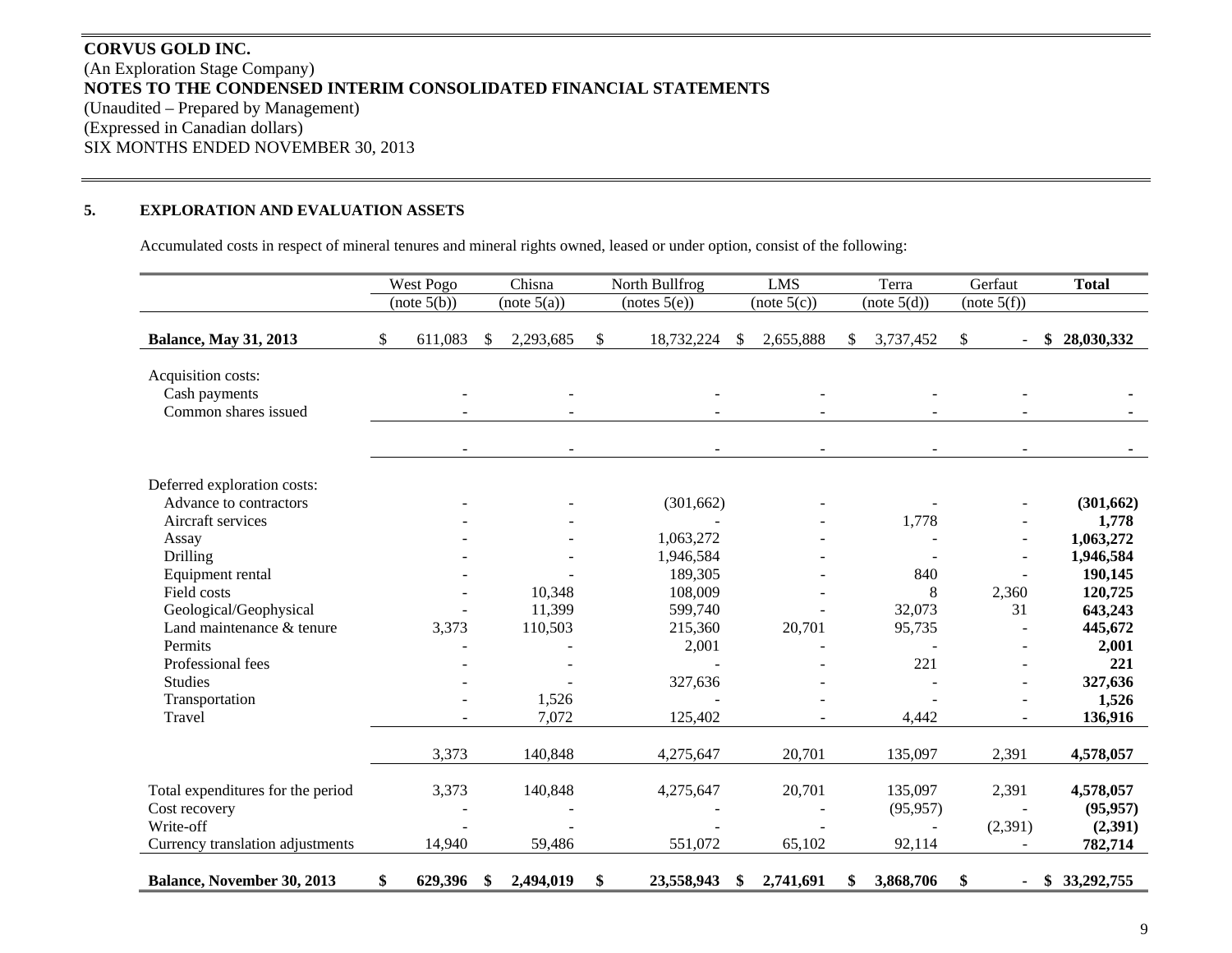On August 25, 2010, International Tower Hill Mines Ltd. ("ITH") completed a Plan of Arrangement (the "Arrangement") whereby its existing Alaska mineral properties (other than the Livengood project) and related assets and the North Bullfrog mineral property and related assets in Nevada were indirectly spun out into Corvus. As a consequence of the completion of the Arrangement, Corvus now holds the Terra, Chisna, LMS, West Pogo and North Bullfrog properties ("Spin-out Properties").

Pursuant to the Arrangement, the obligations and interests in the Spin-out Properties under the various property and related agreements have been transferred from ITH to the Company.

## **a) Chisna Property, Alaska**

The Chisna property is located in the eastern Alaska Range, Alaska, and is comprised of unpatented mineral claims owned 100% by the Company and fee simple lands leased from Ahtna Incorporated.

On November 2, 2009, ITH and Talon Gold Alaska, Inc. (ITH's wholly-owned Alaskan subsidiary) ("Talon Gold") entered into an agreement (as amended) with Ocean Park Ventures Corp. ("OPV"). Pursuant to the agreement, an Alaskan subsidiary of OPV ("Subco") and Raven Gold formed a joint venture (the "OPV/Raven JV") for the purpose of exploring and developing the Chisna property.

On November 7, 2012, OPV withdrew from the joint venture and thereby returned 100% of the Chisna Project to the Company.

On March 24, 2010, Raven Gold entered into a Mineral Exploration Agreement with Option to Lease with Ahtna Incorporated ("Ahtna"), an Alaska Native Regional Corporation, concerning approximately 26,516 hectares of fee simple lands in the Athell Area of Alaska surrounding or adjacent to some of the blocks of mineral claims owned by Raven Gold (the "Ahtna Agreement").

The key terms of the Ahtna Agreement include the following:

- exclusive right to explore, and the option to enter into a mining lease to develop and mine, the subject lands for a six-year period
- annual option payments of USD 1.00 USD 1.25 per acre
- minimum exploration expenditures of USD 4.00 USD 8.00 per acre, provided that if the agreement is not terminated at the end of any option year, the exploration expenditures for the next year become a firm commitment
- at the end of the third year, Raven Gold will release at least 50% of the original lands subject to the agreement
- preferential contracting, hiring and training practice for Ahtna shareholders or designees
- scholarship contributions to the Ahtna Heritage Foundation (USD 10,000/year, subject to increase for inflation)
- all surface work subject to Ahtna archaeological and cultural clearance

As at November 30, 2013, the Ahtna Agreement is in good standing and the Company has made the required option payments, and completed the minimum exploration expenditures and contributions.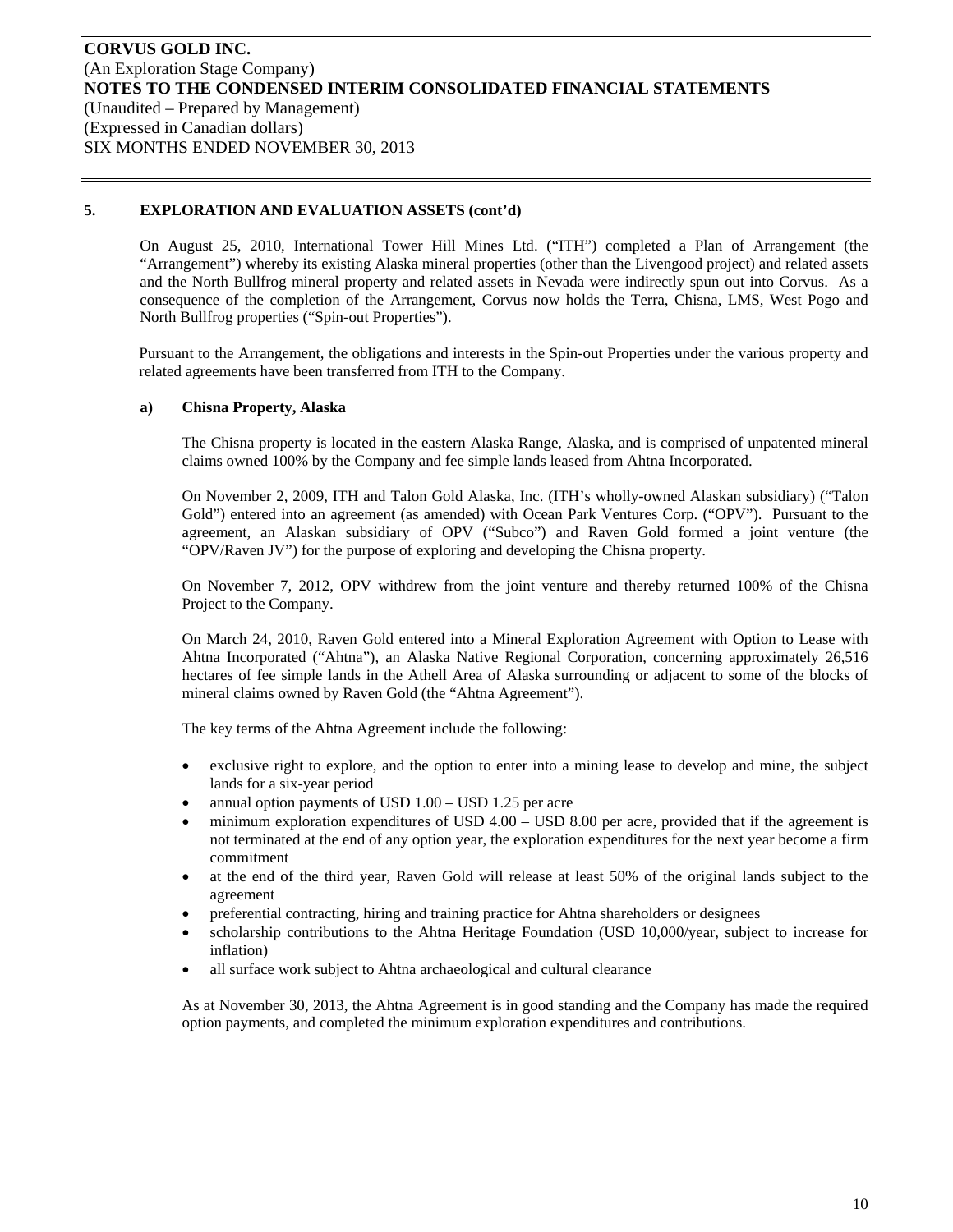## **a) Chisna Property, Alaska (cont'd)**

Upon Raven Gold having expended an aggregate of USD 1,000,000 (including 2,500 feet of core drilling) and having completed a feasibility study over some or all of the land subject to the exploration agreement within the six year term of the Ahtna Agreement, Raven Gold has the option to enter into a mining lease. The key terms of the mining lease include:

- exclusive mining rights for an initial term of ten years and so long thereafter as commercial production continues
- minimum exploration expenditures of USD 4.00 USD 9.00 per acre subject to the lease until commercial production is achieved, escalating over time
- advance minimum royalty payments of USD 6.00 USD 12.00 per acre escalating over time (50% deductible from production royalties)
- NSR production royalties for gold and silver scaled from 2.5% (gold price USD 550 per ounce or less) to 14% (gold price USD 1,900 per ounce or higher). 2.5% on base metals and 3% on all minerals other than gold, silver or base metals
- in the event Raven Gold acquires rights to minerals within the area subject to the lease, the acquired minerals lands are subject to a production royalty in favour of Ahtna of 2% of the gross value of any gold and silver and a NSR of 1% on base metals
- Ahtna is also entitled to receive an amount by which 20% of the net profits realized by Raven Gold from its mining operations on Ahtna minerals (10% in the case of non-Ahtna minerals) in any year exceed the aggregate royalties paid by Raven Gold to Ahtna in that year
- Ahtna has the right to acquire a working interest in the lands subject to the lease, which is to be greater than or equal to 10% but not more than 15%, upon Raven Gold having made a production decision, and in consideration, Ahtna will be required to fund ongoing operations after such exercise in an amount equal to 200% of Ahtna's percentage share of the pre-production expenditures incurred by Raven Gold (not including advance minimum royalty payments to Ahtna).

## **b) West Pogo Property, Alaska**

The West Pogo property is located approximately 50 kilometres north of Delta Junction, Alaska, and consists of unpatented mineral claims owned 100% by the Company.

On March 5, 2012, Raven Gold granted to Alix Resources Corp. ("Alix") the right to earn an interest in the West Pogo Property. In order to earn a 60% interest in the project, Alix is required to incur USD 5,000,000 in work expenditures on the project (with year one being USD 250,000) and pay annual payments of USD 25,000 (paid USD 25,000 on March 19, 2012) to Raven Gold, all over 5 years. Raven Gold will retain a 2 – 3% NSR royalty on the project, with Alix having the right to purchase 1% of the royalty for USD 1,000,000. Alix has the right to purchase Raven Gold's interest in the project by converting each 10% of interest into an additional 1% NSR. Alix has not made the 2013 option payment and has indicated it will be unable to proceed with the joint venture agreement, and the parties are currently negotiating the terms of Alix's withdrawal.

# **c) LMS Property, Alaska**

The LMS property consists of unpatented mineral claims owned 100% by the Company.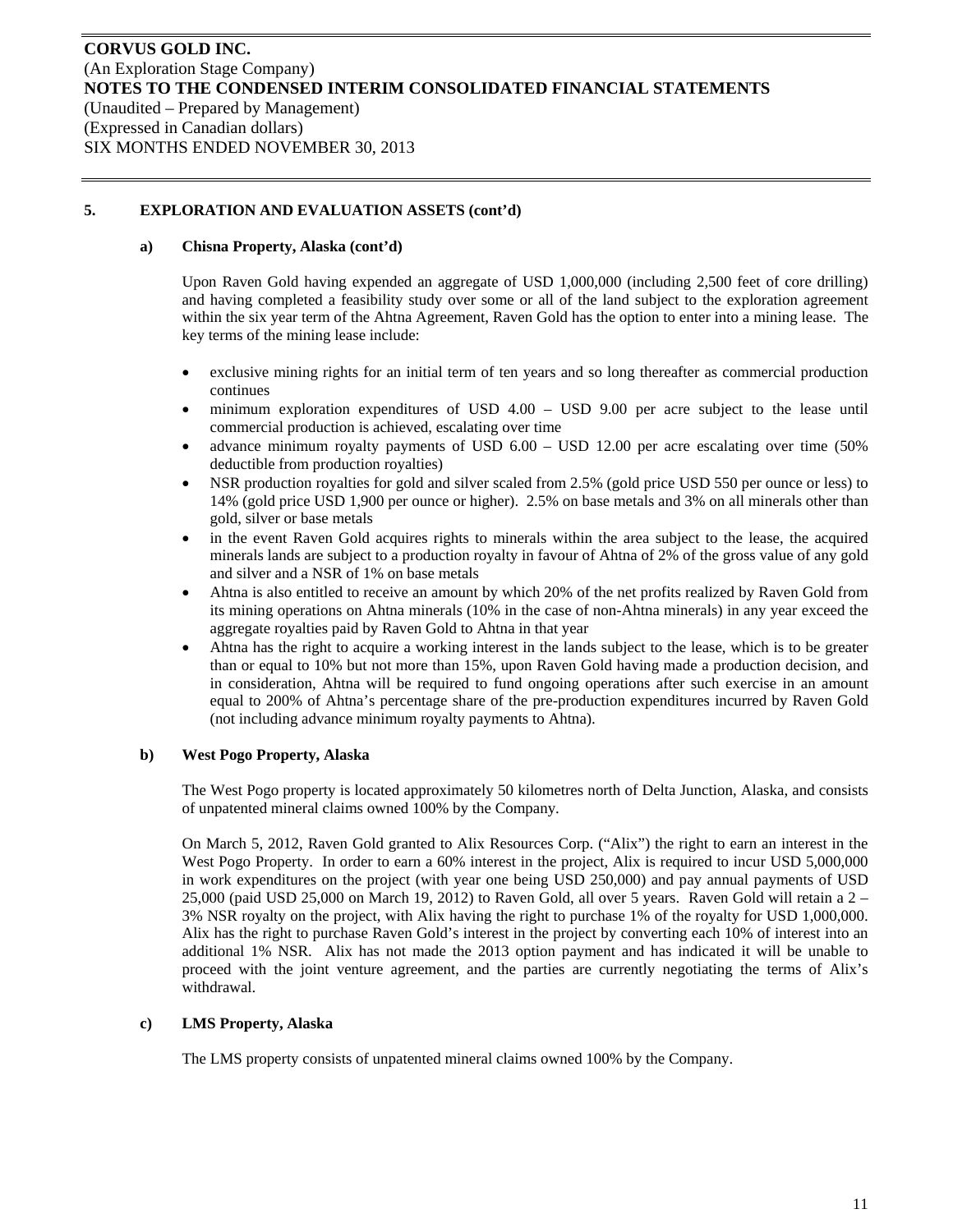## **d) Terra Property, Alaska**

The Terra Property consists of State of Alaska unpatented lode mining claims held by the Company and State of Alaska unpatented lode mining claims leased from an individual. The lease requires a payment on execution of USD 25,000 (paid), and advance minimum royalties of USD 25,000 on or before March 22, 2006 (paid), USD 50,000 on or before March 22, 2007 (paid), USD 75,000 on or before March 22, 2008 (paid), USD 100,000 on or before March 22, 2009 (paid) and each subsequent March 22 until March 22, 2015 (paid USD 100,000 on each of February 2, 2010, March 21, 2011, March 22, 2012, and March 21, 2013), and thereafter USD 125,000 until the expiry of the lease (all of which are recoverable from production royalties). The lessor is entitled to receive a NSR production royalty on gold equal to 3.0% if the gold price is USD 450 per ounce or lower and 4% if the gold price is USD 450 per ounce or higher, plus a NSR royalty of 4% on all other mineral products other than gold. 1% of the royalty may be purchased for USD 1,000,000 and a further 1% for USD 3,000,000.

On February 26, 2010, ITH signed a letter of intent ("LOI") to enter into a joint venture with American Mining Corporation ("AMC"), a private Nevada corporation, on the Terra Property. Pursuant to the LOI, an Alaskan subsidiary of AMC and Raven Gold were to form a joint venture with the aim of developing the Terra Property to production. On May 17, 2010, AMC assigned the Terra Project LOI to Terra Mining Corporation ("TMC"), a company incorporated under the laws of British Columbia. On September 15, 2010, Raven Gold and Terra Gold Corporation (a US subsidiary of TMC) ("TGC") entered into the formal joint venture agreement (as amended) to give effect to the joint venture ("Terra JV"). On March 1, 2011, TMC was acquired by, and became a wholly owned subsidiary of, WestMountain Index Advisor, Inc. a public company based in Denver, Colorado ("WestMountain").

Effective September 15, 2010, TGC will have an initial 51% interest in the Terra Property, subject to TGC funding an aggregate of USD 6,000,000 in direct exploration and development expenditures on or before December 31, 2013 with initial USD 1,000,000 being required prior to December 31, 2011. As part of the funding, TGC will pay Raven Gold an aggregate of USD 200,000 as payment for the camp and equipment previously constructed by ITH and acquired by Raven Gold (USD 33,000 received February 16, 2012, USD 67,000 received March 5, 2012 and USD 100,000 received on January 4, 2013).

TGC is required to pay to ITH, the former holder of the Terra Property, an aggregate of USD 300,000 (USD 300,000 received by ITH) in stages to December 31, 2012. TGC/TMC are required to deliver to ITH an aggregate of 750,000 common shares of TMC (now 750,000 WestMountain common shares) prior to December 31, 2012 (750,000 common shares received by ITH).

TGC has granted Raven Gold a sliding scale NSR royalty between 0.5% and 5% on all precious metal production for the Terra Property and a 1% NSR royalty on all base metal production.

If TGC fails to fund any portion of the initial first year commitment and eventual three year commitment, or if the required payments and shares are not delivered to ITH, Raven Gold will be entitled to terminate the agreement and retain 100% of the property.

After it has completed its initial USD 6,000,000 contribution, TGC will have the option to increase its interest in the project by 29% (to a total of 80%) by funding an additional USD 3,050,000 of development work. To exercise such option, TGC/TMC will be required to pay ITH an additional USD 150,000 and deliver an additional 250,000 common shares of WestMountain.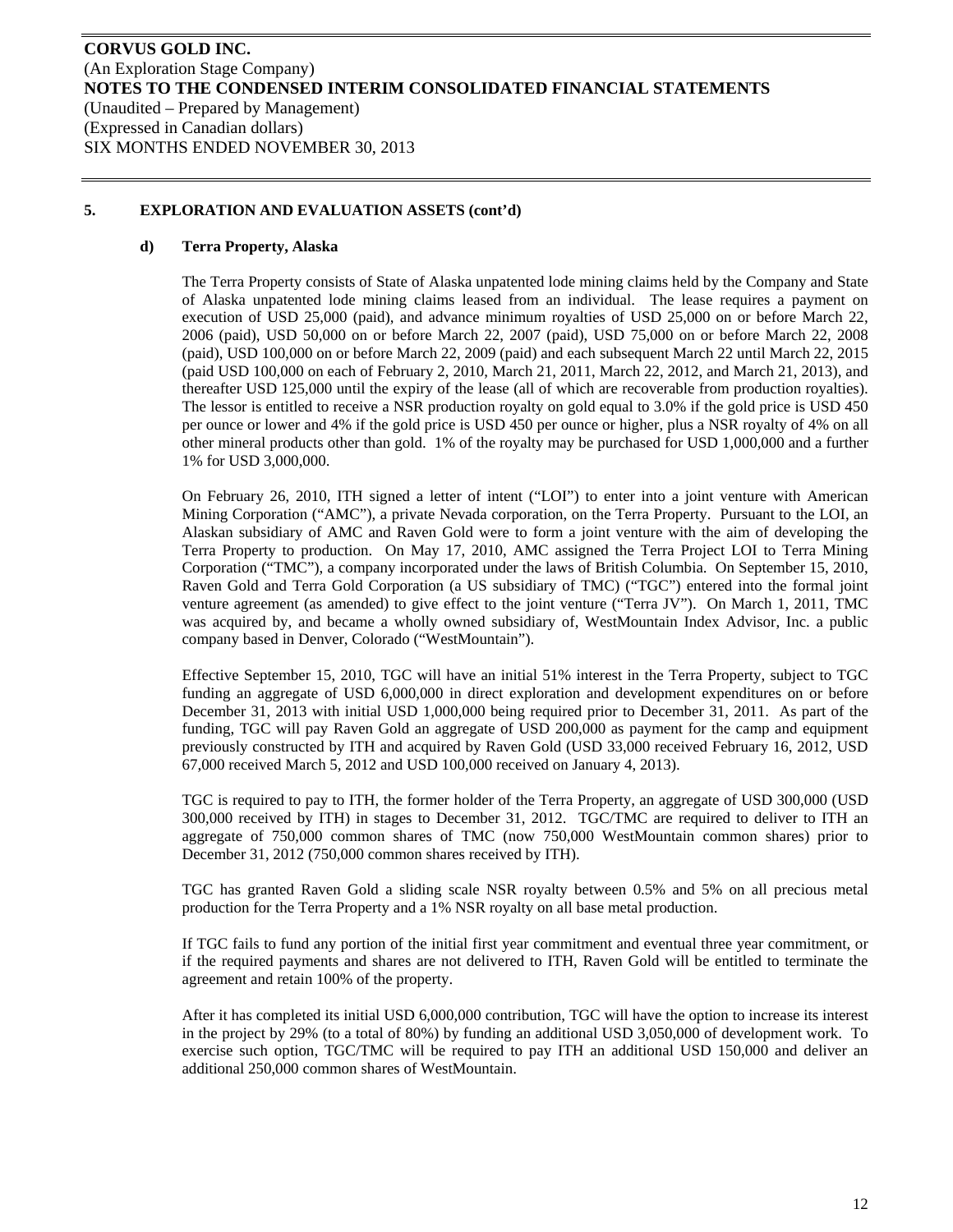## **d) Terra Property, Alaska (cont'd)**

Following TGC having completed its initial contribution (if it does not elect to acquire an additional 29% interest) or having earned an 80% interest (if it does), each party will be required to contribute its pro rata share of further expenditures. Should the interest of Raven Gold be diluted below 10% as a consequence of it not funding its proportionate share of the joint venture expenditures, the residual interest of Raven Gold interest will be converted to an additional property wide 1% NSR royalty on all metals produced.

On February 18, 2013, Raven Gold signed a letter of intent ("LOI") to sell all of its joint venture participating interest in the Terra Property to TGC.

The key proposed terms for the sales include the following:

- USD 50,000 deposit paid by TGC at signing of LOI (received on March 1, 2013)
- closing deadline of April 15, 2013 (since extended), with an initial payment of USD 3,000,000 due at closing and USD 2,000,000 due 90 days following (on July 15, 2013), with a final USD 1,000,000 payment due on the first anniversary of the closing. The last two payments are secured by a first mortgage on the Terra Property
- 750,000 shares of WestMountain stock are to be issued to Raven Gold at closing. Raven Gold will agree to hold such stock for 24 months following closing
- Raven Gold's retained royalty will be amended to be a sliding scale NSR royalty of 0.5% to 3% on precious metals and a flat 2% NSR royalty on all base metals
- TGC will pay USD 150,000 and deliver 250,000 WestMountain shares to ITH, as required by the present joint venture agreement in order for TGC to vest its maximum interest
- At closing, TCG will pay Raven Gold the value of Raven Gold's 3% NSR royalty on the 2012 gold and silver production from Terra.

WestMountain was not able to raise the necessary funds to complete the transaction on the agreed terms as at November 30, 2013, but continues to pursue the purchase of the Company's interest in the Terra Property. WestMountain and the Company are presently negotiating potential revisions to the terms of the purchase.

## **e) North Bullfrog Project, Nevada**

The Company's North Bullfrog project consists of certain leased patented lode mining claims and an additional 758 federal unpatented mining claims owned 100% by the Company.

## (i) **Interests acquired from Redstar Gold Corp.**

On October 9, 2009, a US subsidiary of ITH at the time (Corvus Nevada) completed the acquisition of all of the interests of Redstar Gold Corp. ("Redstar") and Redstar Gold U.S.A. Inc. ("Redstar US") in the North Bullfrog project, which consisted of the following leases: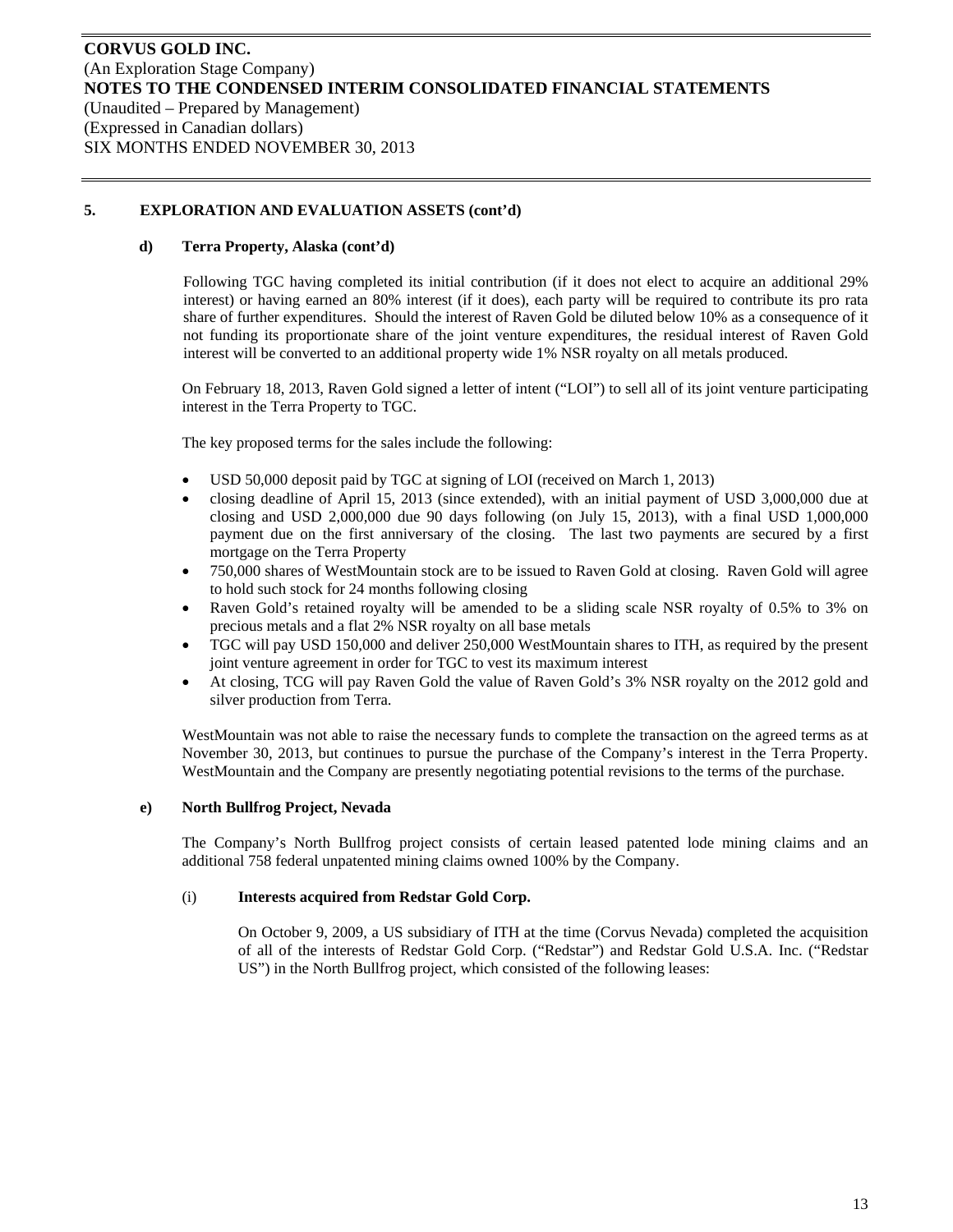## **e) North Bullfrog Project, Nevada (cont'd)**

#### (i) **Interests acquired from Redstar Gold Corp. (cont'd)**

- (1) Pursuant to a mining lease and option to purchase agreement made effective October 27, 2008 between Redstar and an arm's length limited liability company, Redstar has leased (and has the option to purchase) 12 patented mining claims referred to as the "Connection" property. The ten-year, renewable mining lease requires advance minimum royalty payments (recoupable from production royalties, but not applicable to the purchase price if the option to purchase is exercised) of USD 10,800 (paid) on signing and annual payments for the first three anniversaries of USD 10,800 (paid) and USD 16,200 for every year thereafter (paid to September 30, 2013). Redstar has an option to purchase the property (subject to the NSR royalty below) for USD 1,000,000 at any time during the life of the lease. Production is subject to a 4% NSR royalty, which may be purchased by the lessee for USD 1,250,000 per 1% (USD 5,000,000 for the entire royalty).
- (2) Pursuant to a mining lease made and entered into as of May 8, 2006 between Redstar and two arm's length individuals, Redstar has leased 3 patented mining claims which form part of the North Bullfrog project holdings. The lease is for an initial term of 10 years, and for so long thereafter as mining activities continue on the claims or contiguous claims held by the lessee. The lessee is required to pay advance minimum royalty payments (recoupable from production royalties) of USD 4,000 on execution, USD 3,500 on each of May 8, 2007, 2008 and 2009 (paid), USD 4,500 on May 8, 2010 and each anniversary thereafter, adjusted for inflation (paid to May 8, 2013). The lessor is entitled to receive a 2% NSR royalty on all production, which may be purchased by the lessee for USD 1,000,000 per 1% (USD 2,000,000 for the entire royalty).
- (3) Pursuant to a mining lease made and entered into as of May 8, 2006 between Redstar and an arm's length private Nevada corporation, Redstar has leased 2 patented mining claims which form part of the North Bullfrog project holdings. The lease is for an initial term of 10 years, and for so long thereafter as mining activities continue on the claims or contiguous claims held by the lessee. The lessee is required to pay advance minimum royalty payments (recoupable from production royalties) of USD 2,000 on execution, USD 2,000 on each of May 8, 2007, 2008 and 2009 (paid), USD 3,000 on May 8, 2010 and each anniversary thereafter, adjusted for inflation (paid to May 8, 2013). The lessor is entitled to receive a 3% NSR royalty on all production, which may be purchased by the lessee for USD 850,000 per 1% (USD 2,550,000 for the entire royalty).
- (4) Pursuant to a mining lease made and entered into as of May 16, 2006 between Redstar and an arm's length individual, Redstar has leased 12 patented mineral claims which form part of the North Bullfrog project holdings. The lease is for an initial term of 10 years, and for so long thereafter as mining activities continue on the claims or contiguous claims held by the lessee. The lessee is required to pay advance minimum royalty payments (recoupable from production royalties) of USD 20,500 on execution and USD 20,000 on each anniversary thereafter (paid to May 16, 2013). The lessor is entitled to receive a 4% NSR royalty on all production, which may be purchased by the lessee for USD 1,000,000 per 1% (USD 4,000,000 for the entire royalty).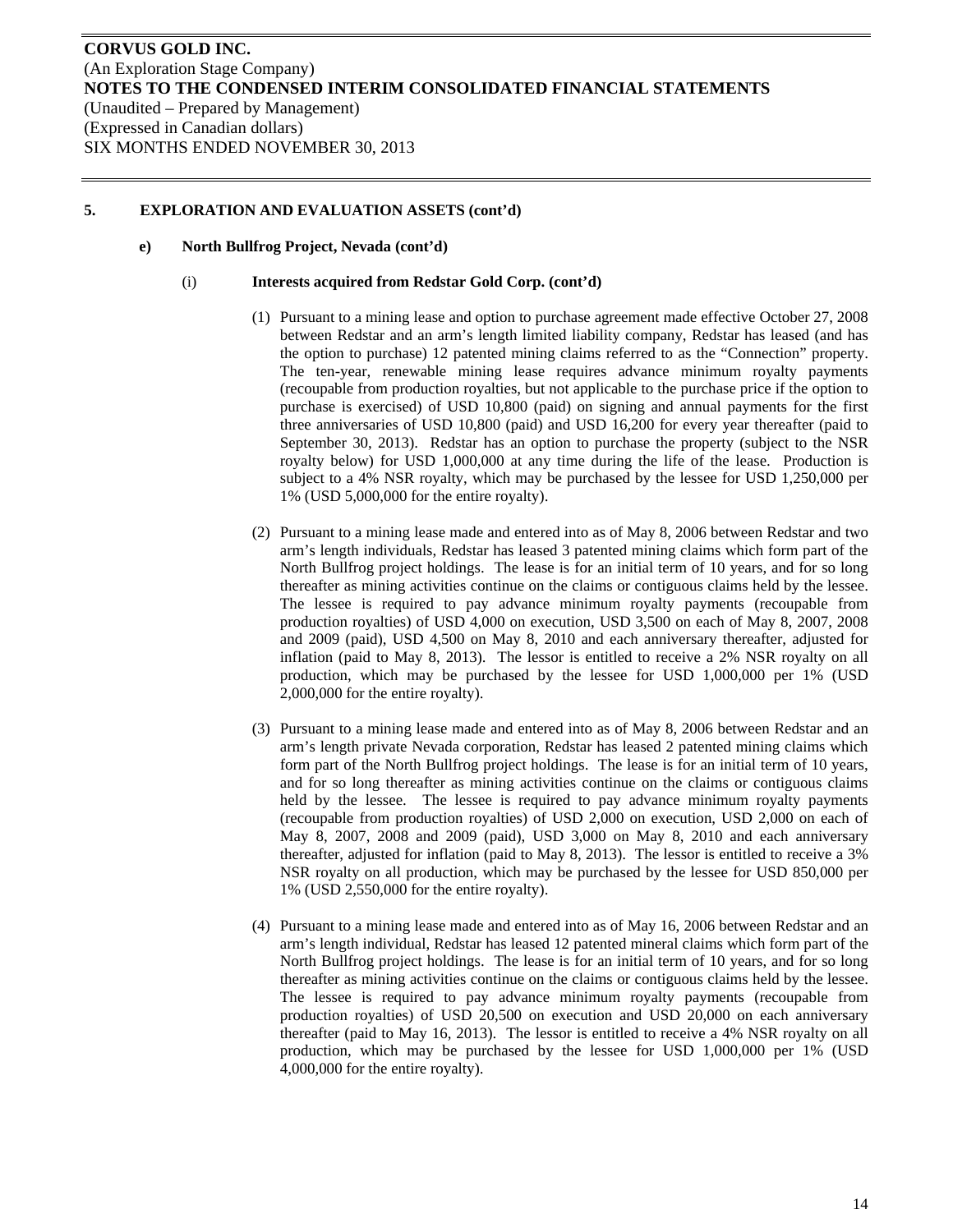## **e) North Bullfrog Project, Nevada (cont'd)**

#### (i) **Interests acquired from Redstar Gold Corp. (cont'd)**

- (5) Pursuant to a mining lease made and entered into as of May 22, 2006 between Redstar and two arm's length individuals, Redstar has leased 3 patented mineral claims which form part of the North Bullfrog project holdings. The lease is for an initial term of 10 years, and for so long thereafter as mining activities continue on the claims or contiguous claims held by the lessee. The lessee is required to pay advance minimum royalty payments (recoupable from production royalties) of USD 8,000 on execution, USD 4,800 on each of May 22, 2007, 2008 and 2009 (paid), USD 7,200 on May 22, 2010 and each anniversary thereafter, adjusted for inflation (paid to May 22, 2013). The lessor is entitled to receive a 2% NSR royalty on all production, which may be purchased by the lessee for USD 1,000,000 per 1% (USD 2,000,000 for the entire royalty).
- (6) Pursuant to a mining lease made and entered into as of June 16, 2006 between Redstar and an arm's length individual, Redstar has leased one patented mineral claims which form part of the North Bullfrog project holdings. The lease is for an initial term of 10 years, and for so long thereafter as mining activities continue on the claims or contiguous claims held by the lessee. The lessee is required to pay advance minimum royalty payments (recoupable from production royalties) of USD 2,000 on execution, USD 2,000 on each of June 16, 2007, 2008 and 2009 (paid), USD 3,000 on June 16, 2010 and each anniversary thereafter, adjusted for inflation (paid to June 16, 2013). The lessor is entitled to receive a 2% NSR royalty on all production, which may be purchased by the lessee for USD 1,000,000 per 1% (USD 2,000,000 for the entire royalty).

As a consequence of the acquisition of Redstar and Redstar US's interest in the foregoing leases, Corvus Nevada is now the lessee under all of such leases. The Company acquired all of the shares of Corvus Nevada on August 26, 2010 upon the completion of the Arrangement.

#### (ii) **Interests acquired directly by Corvus Nevada**

- (1) Pursuant to a mining lease and option to purchase agreement made effective December 1, 2007 between Corvus Nevada and a group of arm's length limited partnerships, Corvus Nevada has leased (and has the option to purchase) patented mining claims referred to as the "Mayflower" claims which form part of the North Bullfrog project. The terms of the lease/option are as follows:
	- ¤ *Terms*: Initial term of five years, commencing December 1, 2007, with the option to extend the lease for an additional five years. The lease will continue for as long thereafter as the property is in commercial production or, alternatively, for an additional three years if Corvus Nevada makes advance minimum royalty payments of USD 100,000 per year (which are recoupable against actual production royalties).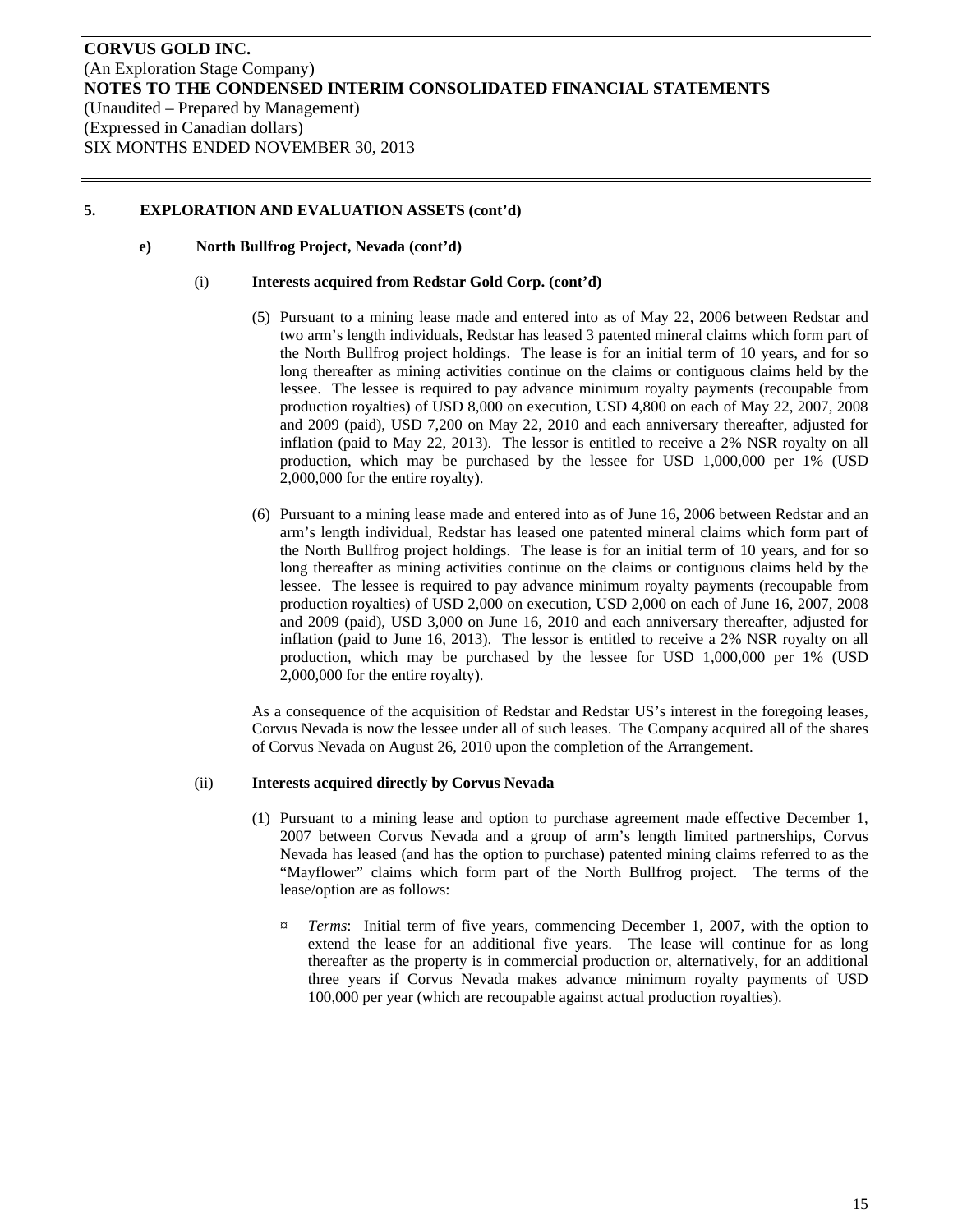## **e) North Bullfrog Project, Nevada (cont'd)**

#### (ii) **Interests acquired directly by Corvus Nevada (cont'd)**

- ¤ *Lease Payments*: USD 5,000 (paid) and 25,000 common shares of ITH (delivered) following regulatory acceptance of the transaction; and an additional USD 5,000 and 20,000 common shares on each of the first through fourth lease anniversaries (paid and issued). Pursuant to an agreement with the lessors, in lieu of the 20,000 ITH shares due December 1, 2010, Corvus Nevada paid USD 108,750 on November 10, 2010 and delivered 46,250 common shares of the Company on December 2, 2010. If Corvus Nevada elects to extend the lease for a second five-year term, it will pay USD 10,000 and deliver 50,000 common shares of ITH upon election being made, and an additional 50,000 common shares of ITH on each of the fifth through ninth anniversaries (USD 10,000 paid on October 31, 2012 and November 13, 2013 and 50,000 common shares of ITH delivered on October 25, 2012 and November 25, 2013).
- ¤ *Work Commitments*: USD 100,000 per year for the first three years (incurred), USD 200,000 per year for the years  $4 - 6$  (incurred) and USD 300,000 for the years  $7 - 10$ . Excess expenditures in any year may be carried forward. If Corvus Nevada does not incur the required expenditures in year one, the deficiency is required to be paid to the lessors.
- ¤ *Retained Royalty*: Corvus Nevada will pay the lessors a NSR royalty of 2% if the average gold price is USD 400 per ounce or less, 3% if the average gold price is between USD 401 and USD 500 per ounce and 4% if the average gold price is greater than USD 500 per ounce.
- (2) Pursuant to a mining lease and option to purchase made effective March 1, 2011 between Corvus Nevada and an arm's length individual, Corvus Nevada has leased, and has the option to purchase, 2 patented mineral claims which form part of the North Bullfrog project holdings. The lease is for an initial term of 10 years, subject to extension for an additional 10 years (provided advance minimum royalties are timely paid), and for so long thereafter as mining activities continue on the claims. The lessee is required to pay advance minimum royalty payments (recoupable from production royalties, but not applicable to the purchase price if the option to purchase is exercised) of USD 20,000 on execution (paid), USD 25,000 on each of March 1, 2012 (paid), 2013 (paid) and 2014, USD 30,000 on March 1, 2015 and each anniversary thereafter, adjusted for inflation. The lessor is entitled to receive a 2% NSR royalty on all production. The lessee may purchase the royalty for USD 1,000,000 per 1%. If the lessee purchases the entire royalty (USD 2,000,000) the lessee will also acquire all interest of the lessor in the subject property.
- (3) Pursuant to a purchase agreement made effective March 28, 2013, Corvus Nevada has agreed to purchase the surface rights of five patented mining claims owned by two arm's length individuals for USD 160,000 payable on closing (March 28, 2013). The Terms include payment by Corvus Nevada of a fee of USD 0.02 per ton of overburden to be stored on the property, subject to payment of a minimum of 12 million short tons. The minimum tonnage fee (USD 240,000 (note 6)) bears interest at 4.77% per annum from closing and is evidenced by a promissory note due on the sooner of the commencing of use of the property for waste materials storage or December 31, 2015.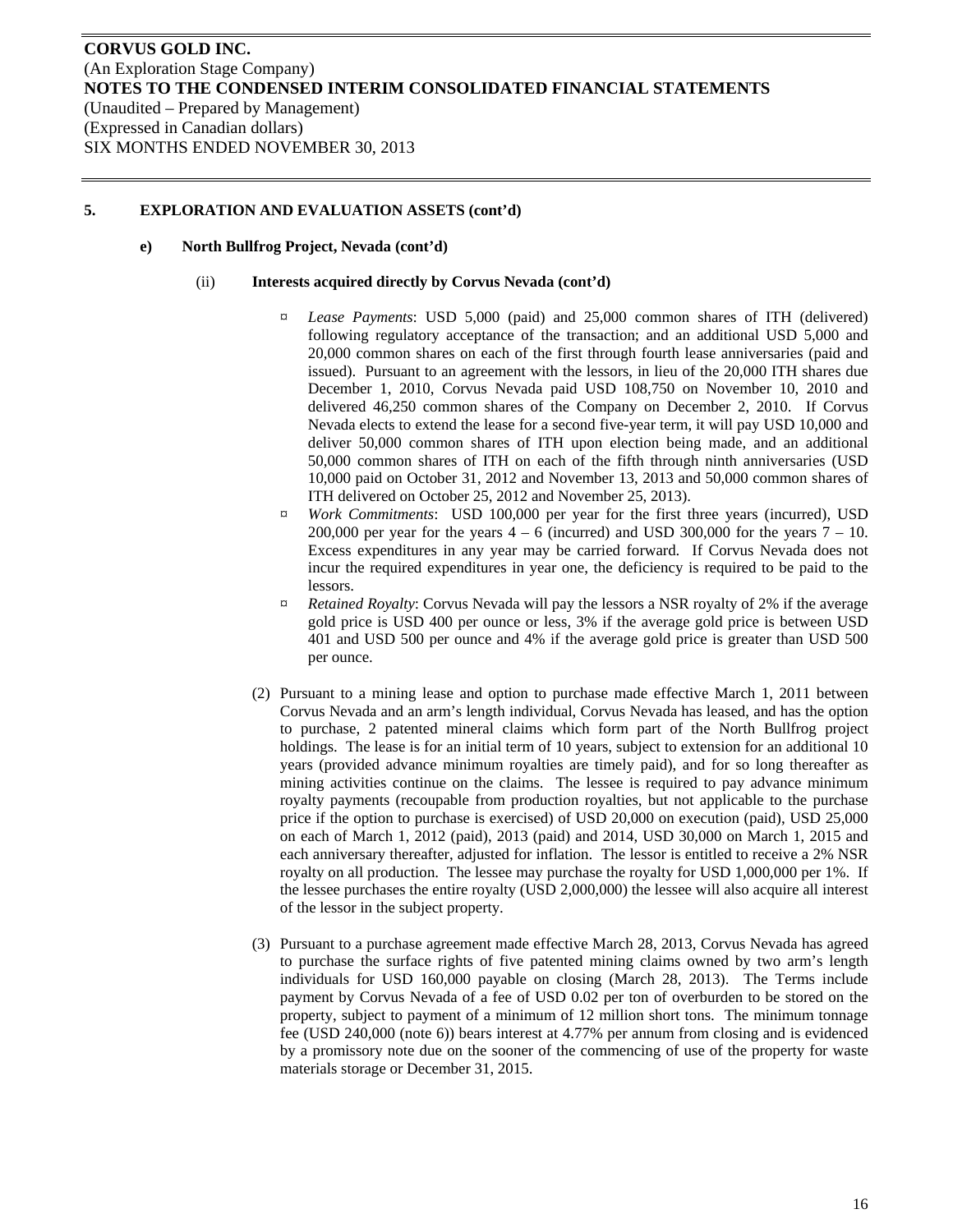#### **f) Gerfaut Property, Quebec**

On February 2, 2012, the Company signed an agreement ("Gerfaut Agreement") with respect to an option/joint venture with Les Ressources Tectonic Inc. ("LRT"), an arm's length private company, whereby the Company may acquire up to an 80% interest in the Gerfaut Property ("Gerfaut claims"), consisting of 60 mineral claims located in Northern Quebec.

During the period ended May 31, 2013, the Company terminated the Gerfaut Agreement. As a result, the Company wrote-off exploration and evaluations costs of \$2,391 during the period ended November 30, 2013 (2012 - \$nil).

#### **Acquisitions**

The acquisition of title to mineral properties is a detailed and time-consuming process. The Company has taken steps, in accordance with industry norms, to verify title to mineral properties in which it has an interest. Although the Company has taken every reasonable precaution to ensure that legal title to its properties is properly recorded in the name of the Company (or, in the case of an option, in the name of the relevant optionor), there can be no assurance that such title will ultimately be secured.

#### **Environmental Expenditures**

The operations of the Company may in the future be affected from time to time in varying degrees by changes in environmental regulations, including those for future removal and site restoration costs. Both the likelihood of new regulations and their overall effect upon the Company vary greatly and are not predictable. The Company's policy is to meet or, if possible, surpass standards set by relevant legislation by application of technically proven and economically feasible measures.

Environmental expenditures that relate to ongoing environmental and reclamation programs are charged against earnings as incurred or capitalized and amortized depending on their future economic benefits. Estimated future removal and site restoration costs, when the ultimate liability is reasonably determinable, are charged against earnings over the estimated remaining life of the related business operation, net of expected recoveries. The Company has determined as of November 30, 2013, the disturbances to earth is minimal, therefore has not recorded provisions for environmental expenditures.

## **6. PROMISSORY NOTE PAYABLE**

As at March 28, 2013 the Company issued a promissory note payable of USD 240,000 (May 31, 2013 – USD 240,000) bearing interest at 4.77% per annum due on the sooner of the commencing of use of the property for waste materials storage as stated in note 5(e)(ii)(3) or December 31, 2015.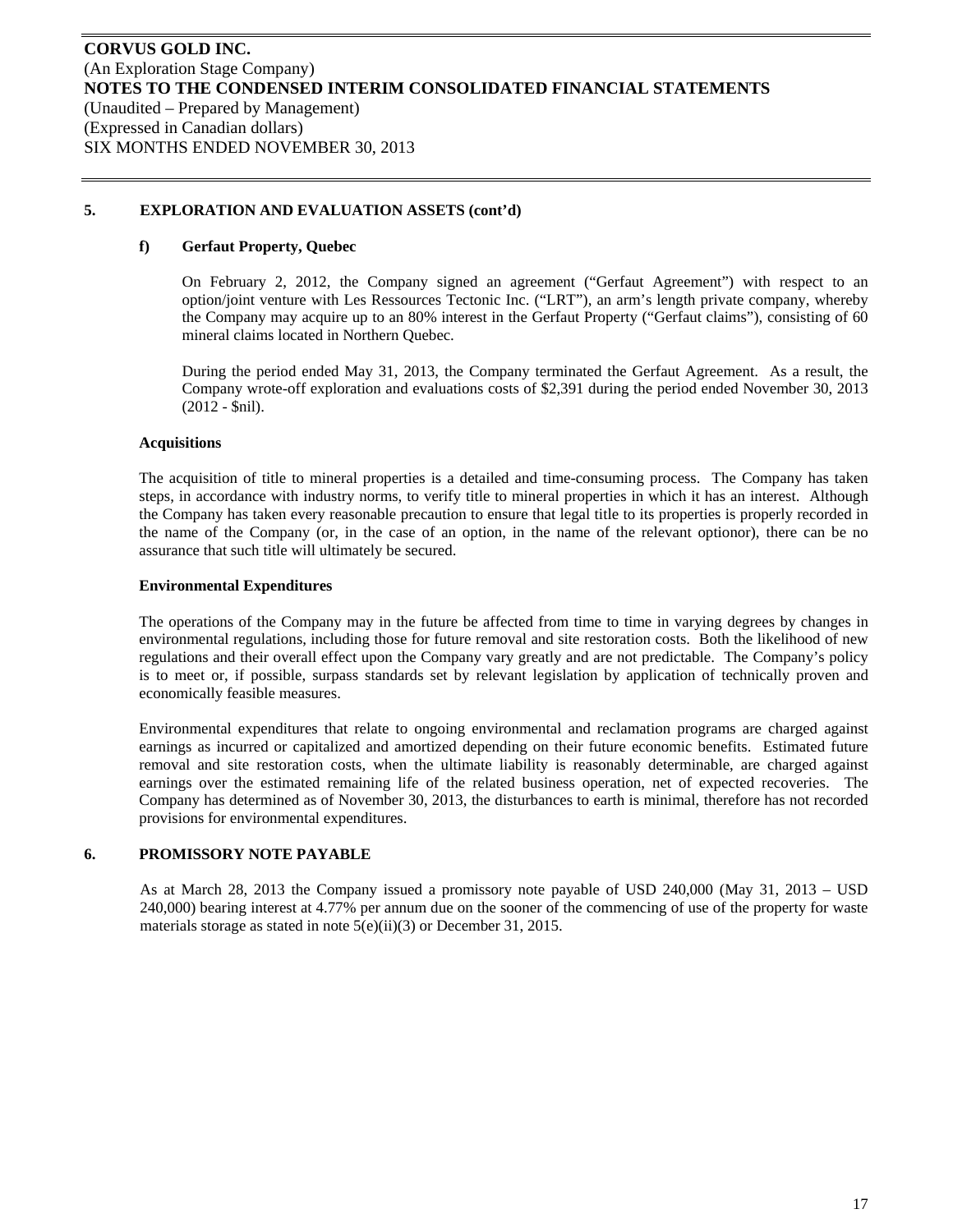## **7. SHARE CAPITAL**

## **Authorized**

Unlimited common shares without par value.

#### **Share issuances**

During the period ended November 30, 2013:

- a) On November 25, 2013, the Company closed a non-brokered private placement equity financing and issued 5,230,000 common shares at a price of \$1.00 per share for gross proceeds of \$5,230,000. A finder's fee equal to 5% of the proceeds raised from the sale of 420,000 common shares was paid, amounting to \$21,000. In connection with the financing, the Company paid an additional \$19,312 in share issuance costs.
- b) An aggregate of 70,000 shares were issued on exercise of 70,000 stock options for gross proceeds of \$48,300.

#### **Stock options**

Stock options awarded to employees and non-employees by the Company are measured and recognized in the Consolidated Statement of Comprehensive loss or added to exploration and evaluation assets at the fair value of the award. The fair value of all forms of share-based payments is charged to operations or capitalized to exploration and evaluation assets over the vesting period of the options granted. Fair value is estimated using the Black-Scholes option pricing model.

The Company has adopted an incentive stock option plan (the "2010 Plan"). The essential elements of the 2010 Plan provide that the aggregate number of common shares of the Company's share capital that may be made issuable pursuant to options granted under the 2010 Plan (together with any other shares which may be issued under other share compensation plans of the Company) may not exceed 10% of the number of issued shares of the Company at the time of the granting of the options. Options granted under the 2010 Plan will have a maximum term of ten years. The exercise price of options granted under the 2010 Plan will not be less than the greater of the market price of the common shares (as defined by the Toronto Stock Exchange ("TSX"), currently defined as the 5 day volume weighted average price for the 5 trading days immediately preceding the date of grant) or the closing market price of the Company's common shares for the trading day immediately preceding the date of grant), or such other price as may be agreed to by the Company and accepted by the TSX. Options granted under the 2010 Plan vest immediately, unless otherwise determined by the directors at the date of grant.

Pursuant to the 2010 Plan, on August 16, 2013, the Company granted incentive stock options to officers, directors, consultants and employees of the Company to purchase 2,470,000 common shares in the share capital of the Company. The options are exercisable on or before August 16, 2018 at a price of \$0.76 per share. The options will vest as to one-third on August 16, 2013, one-third on August 16, 2014, and the balance on August 16, 2015.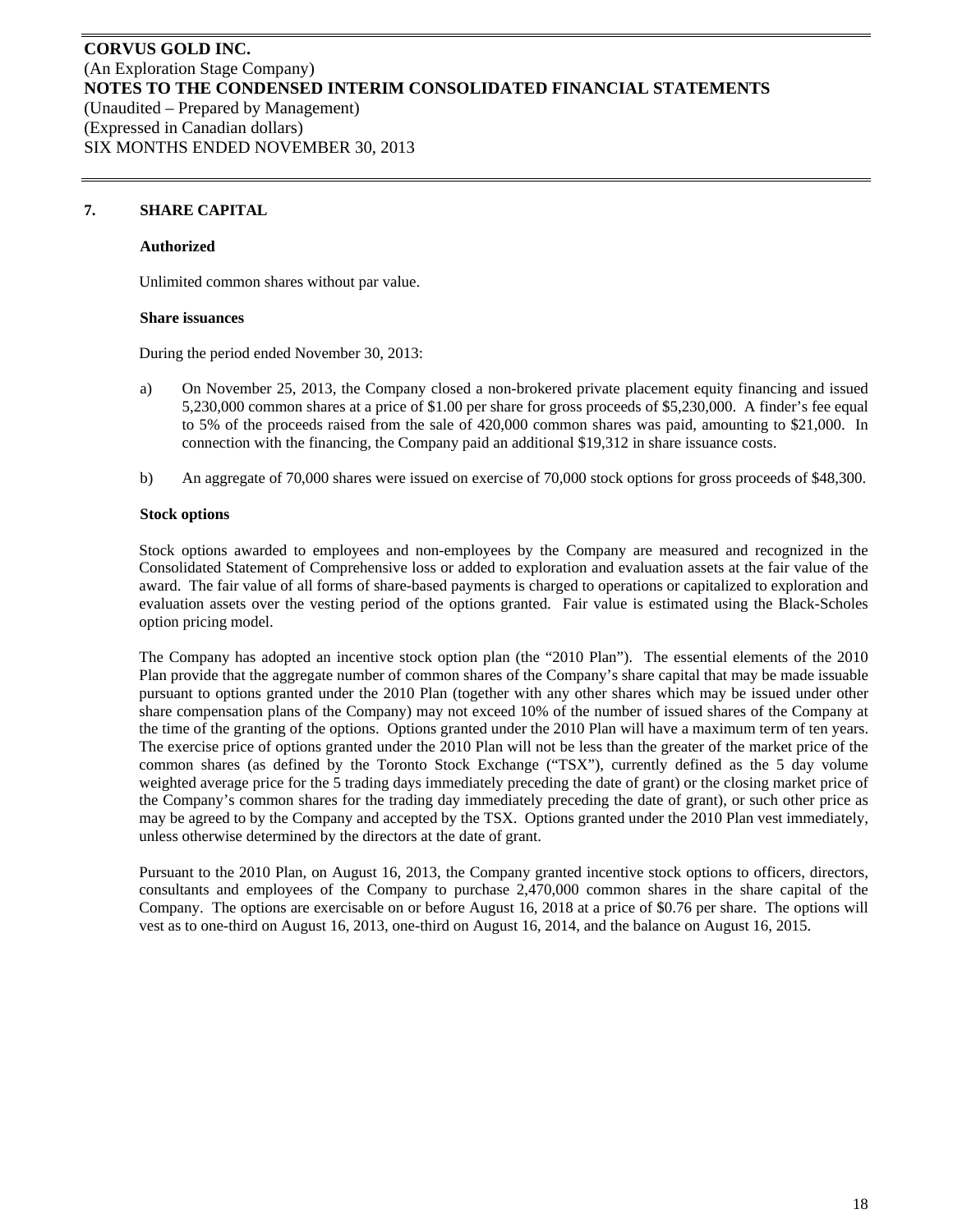## **7. SHARE CAPITAL (cont'd)**

#### **Stock options (cont'd)**

A summary of the status of the stock option plan as of November 30, and May 31, 2013, and changes during the periods are presented below:

|                                                                       | <b>November 30, 2013</b>                        |                                                        | May 31, 2013                                      |                                                        |  |  |
|-----------------------------------------------------------------------|-------------------------------------------------|--------------------------------------------------------|---------------------------------------------------|--------------------------------------------------------|--|--|
|                                                                       | Number of<br><b>Options</b>                     | Weighted<br>Average<br><b>Exercise</b><br><b>Price</b> | Number of<br><b>Options</b>                       | Weighted<br>Average<br><b>Exercise</b><br><b>Price</b> |  |  |
| Balance, beginning of the period<br>Granted<br>Exercised<br>Forfeited | 4,075,234<br>2,470,000<br>(70,000)<br>(300,000) | \$.<br>0.88<br>0.76<br>(0.69)<br>(0.81)                | 4,300,000<br>3,145,000<br>(3,329,766)<br>(40,000) | \$<br>0.72<br>0.97<br>(0.77)<br>(0.82)                 |  |  |
| Balance, end of the period                                            | 6,175,234                                       | S<br>0.84                                              | 4,075,234                                         | \$<br>0.88                                             |  |  |

The weighted average fair value for the options exercised during the period ended November 30, 2013 was \$0.76 (May 31, 2013 - \$1.07). The weighted average remaining contractual life of options outstanding at November 30, 2013 was 3.96 years (May 31, 2013 – 3.90 years).

Stock options outstanding are as follows:

|                            |                 | <b>November 30, 2013</b> |                          |                 | May 31, 2013   |                    |
|----------------------------|-----------------|--------------------------|--------------------------|-----------------|----------------|--------------------|
|                            |                 | <b>Number</b>            | <b>Exercisable</b>       |                 |                | <b>Exercisable</b> |
|                            | <b>Exercise</b> | of                       | at Period-               | <b>Exercise</b> | Number of      | at Year-           |
| <b>Expiry Date</b>         | <b>Price</b>    | <b>Options</b>           | End                      | <b>Price</b>    | <b>Options</b> | End                |
|                            |                 |                          |                          |                 |                |                    |
| May 30, 2013               |                 |                          |                          |                 |                |                    |
| (extended)<br>August<br>to | 17.             |                          |                          |                 |                |                    |
| 2013)                      | \$              |                          | $\overline{\phantom{a}}$ | \$<br>0.69      | 70,000         | 70,000             |
| September 27, 2014         | \$<br>1.08      | 150,000                  | 150,000                  | \$.<br>1.08     | 150,000        | 112,500            |
| July 29, 2016              | 0.50            | 483.334                  | 483.334                  | \$<br>0.50      | 583,334        | 366,664            |
| November 17, 2016          | \$<br>0.67      | 210,000                  | 210,000                  | \$<br>0.67      | 210,000        | 140,000            |
| May 29, 2017               | \$<br>0.92      | 300,000                  | 200,000                  | \$<br>0.92      | 300,000        | 200,000            |
| September 19, 2017         | 0.96            | 2,561,900                | 1,630,226                | \$<br>0.96      | 2,761,900      | 765,230            |
| August 16, 2018            | 0.76<br>S       | 2,470,000                | 823,332                  | \$              |                |                    |
|                            |                 |                          |                          |                 |                |                    |
|                            |                 | 6,175,234                | 3,496,892                |                 | 4,075,234      | 1,654,394          |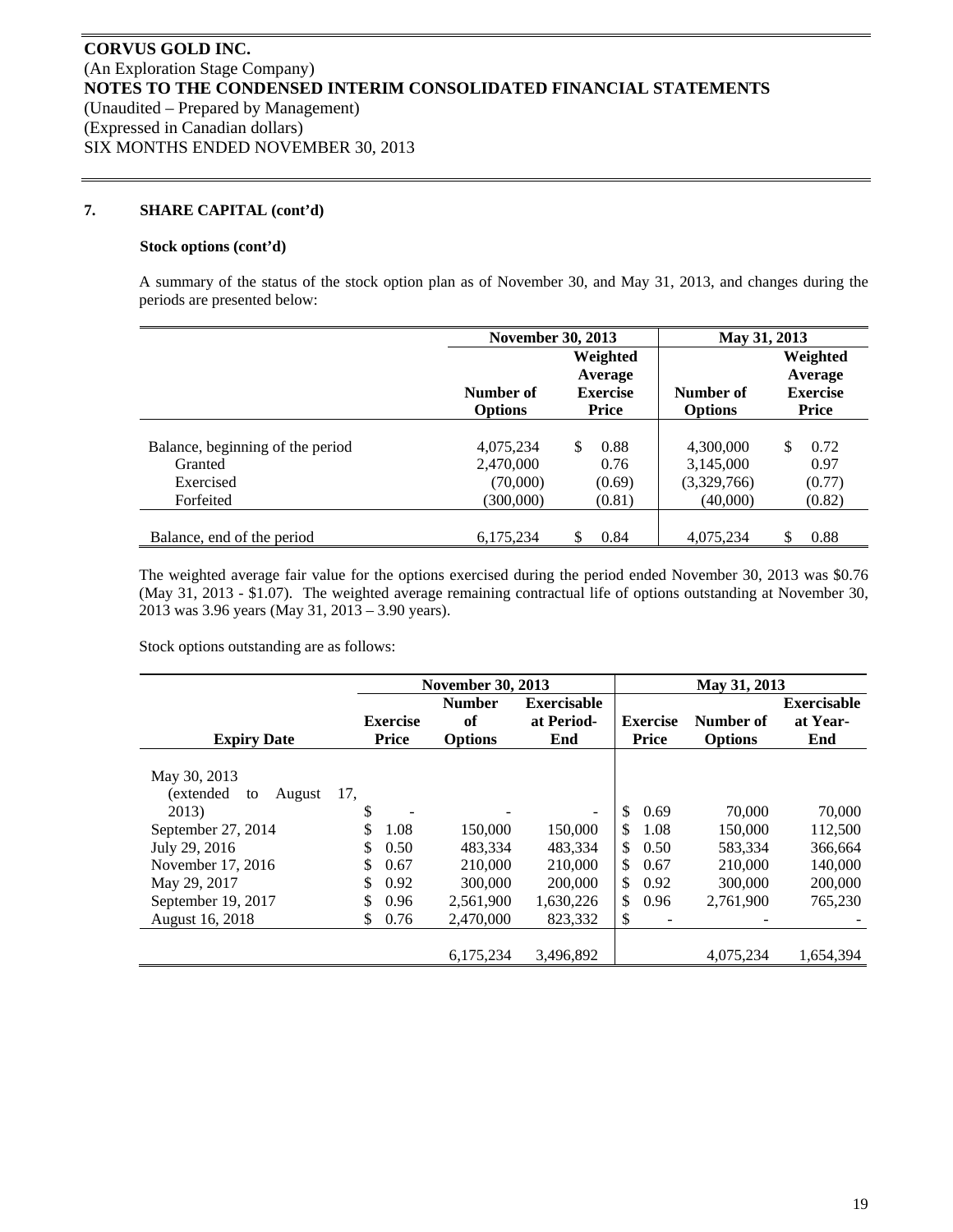#### **7. SHARE CAPITAL (cont'd)**

#### **Share-based payments**

The Company uses the fair value method for determining share-based payment charges for all options granted during the periods. The fair value of options granted was \$1,449,654 (2012 - \$2,425,846), determined using the Black-Scholes option pricing model based on the following weighted average assumptions:

|                          | <b>Six Months Ended</b><br>November 30,<br>2013 | <b>Six Months Ended</b><br>November 30,<br>2012 |
|--------------------------|-------------------------------------------------|-------------------------------------------------|
|                          |                                                 |                                                 |
| Risk-free interest rate  | 1.96%                                           | 1.40%                                           |
| Expected life of options | 5 years                                         | 4.86 years                                      |
| Annualized volatility    | 100%                                            | 100%                                            |
| Dividend yield           | $0.0\%$                                         | $0.0\%$                                         |
| Exercise price           | \$0.76                                          | \$0.97                                          |
|                          |                                                 |                                                 |
| Fair value per share     | \$0.59                                          | \$0.77                                          |

Share-based payment charges have been allocated as follows:

| For the six months ended November 30,                      | 2013 |           |               | 2012      |  |
|------------------------------------------------------------|------|-----------|---------------|-----------|--|
|                                                            |      |           |               |           |  |
| Consulting                                                 | \$   | 287,648   | <sup>\$</sup> | 252,269   |  |
| Investor relations                                         |      | 196,565   |               | 233,796   |  |
| Professional fees                                          |      | 44,367    |               | 96,967    |  |
| Wages and benefits                                         |      | 523,367   |               | 533,917   |  |
|                                                            |      |           |               |           |  |
|                                                            |      | 1,051,947 |               | 1,116,949 |  |
| Exploration and evaluation assets – Geological/geophysical |      | 33,331    |               | 46,009    |  |
|                                                            |      |           |               |           |  |
|                                                            | \$   | 1,085,278 | \$            | 1,162,958 |  |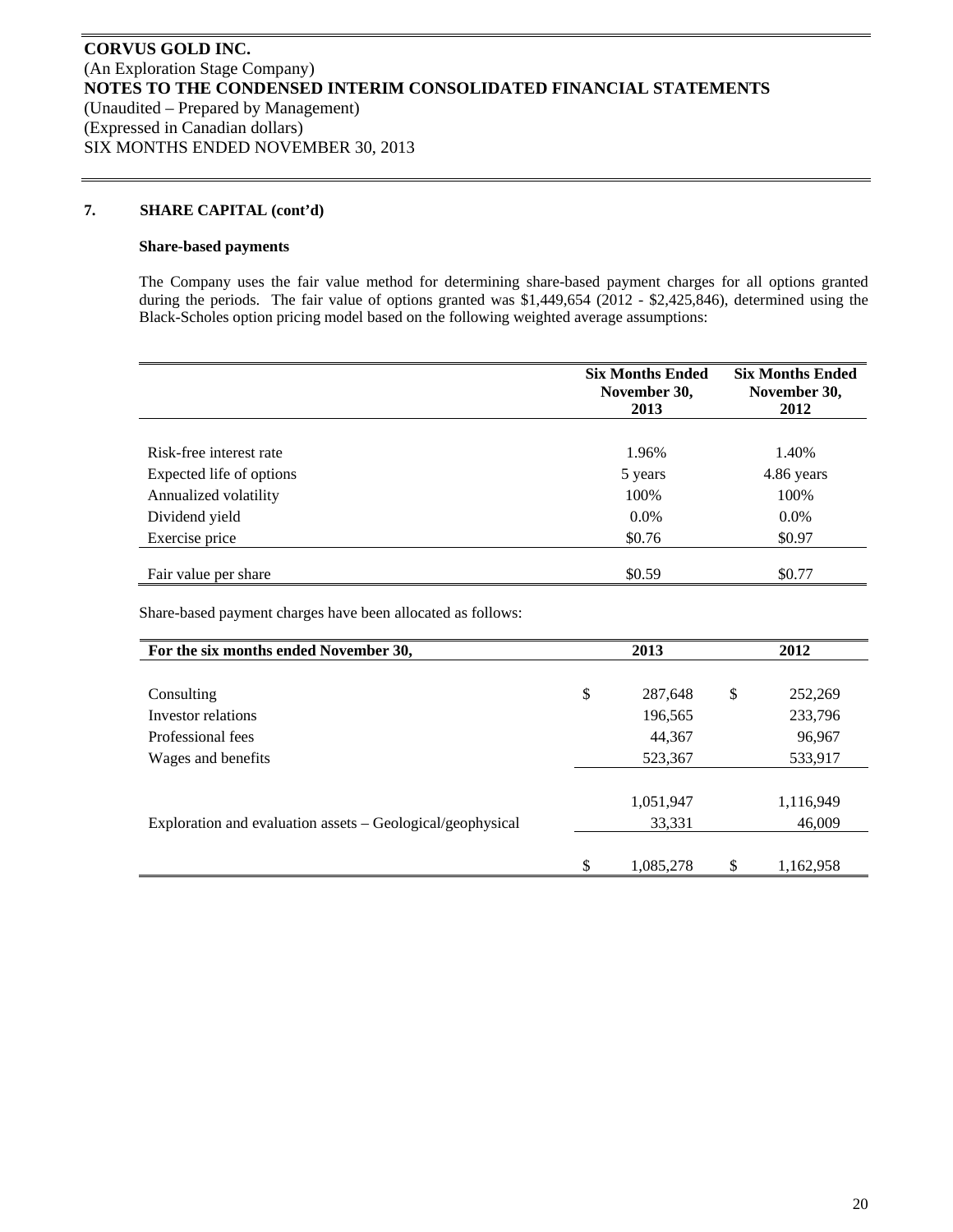## **8. RELATED PARTY TRANSACTIONS**

During the period ended November 30, 2013, the Company entered into the following transactions with related parties:

## **Management compensation**

Key management personnel compensation comprised:

| For the six months ended November 30,                   | 2013 |           | 2012 |           |
|---------------------------------------------------------|------|-----------|------|-----------|
|                                                         |      |           |      |           |
| Consulting fees to CFO                                  | \$   | 36,000    | \$   | 51,000    |
| Wages and benefits to CEO, President and COO            |      | 246,679   |      | 237,354   |
| Directors fees (included in consulting fees)            |      | 54,774    |      | 30,000    |
| Share-based payments to CEO, President, COO, CFO<br>and |      |           |      |           |
| directors                                               |      | 825,655   |      | 785,366   |
|                                                         |      |           |      |           |
|                                                         |      | 1,163,108 |      | 1,103,720 |

## **Transactions with other related parties**

| For the six months ended November 30,                          |    | 2013    |    | 2012    |  |
|----------------------------------------------------------------|----|---------|----|---------|--|
|                                                                |    |         |    |         |  |
| Consulting fees to Corporate Secretary                         | \$ | 9,000   | \$ | 6,500   |  |
| Fees to Vice President of Business Development                 |    | 60,000  |    | 30,000  |  |
| Professional fees to Vice President                            |    | 41,740  |    | 53,500  |  |
| Rent expenses to Cardero Resource Corp. ("Cardero"), a         |    |         |    |         |  |
| company with officers in common                                |    | 2,670   |    | 15,483  |  |
| Administration expenses to Cardero                             |    | 530     |    | 1,557   |  |
| Office expenses to Cardero                                     |    | 1,188   |    | 10,701  |  |
| Rent expenses to Marval Office Management Ltd. ("Marval"), a   |    |         |    |         |  |
| company with officers in common                                |    | 14,279  |    |         |  |
| Administration expenses to Marval                              |    | 2,942   |    |         |  |
| Office expenses to Marval                                      |    | 4,620   |    |         |  |
| Share-based payments to Vice President and Corporate Secretary |    | 190,287 |    | 168,978 |  |
|                                                                |    |         |    |         |  |
|                                                                | \$ | 327,256 | S  | 286,719 |  |

As at November 30, 2013, included in accounts receivable was \$1,265 (May 31, 2013 – \$nil) for recovery of expenses from a company related to officers of the Company.

As at November 30, 2013, included in accounts payable and accrued liabilities was \$51,195 (May 31, 2013 – \$34,605) in expenses owing to companies related to officers of the Company.

These amounts were unsecured, non-interest bearing and had no fixed terms or terms of repayment. Accordingly, fair value could not be readily determined.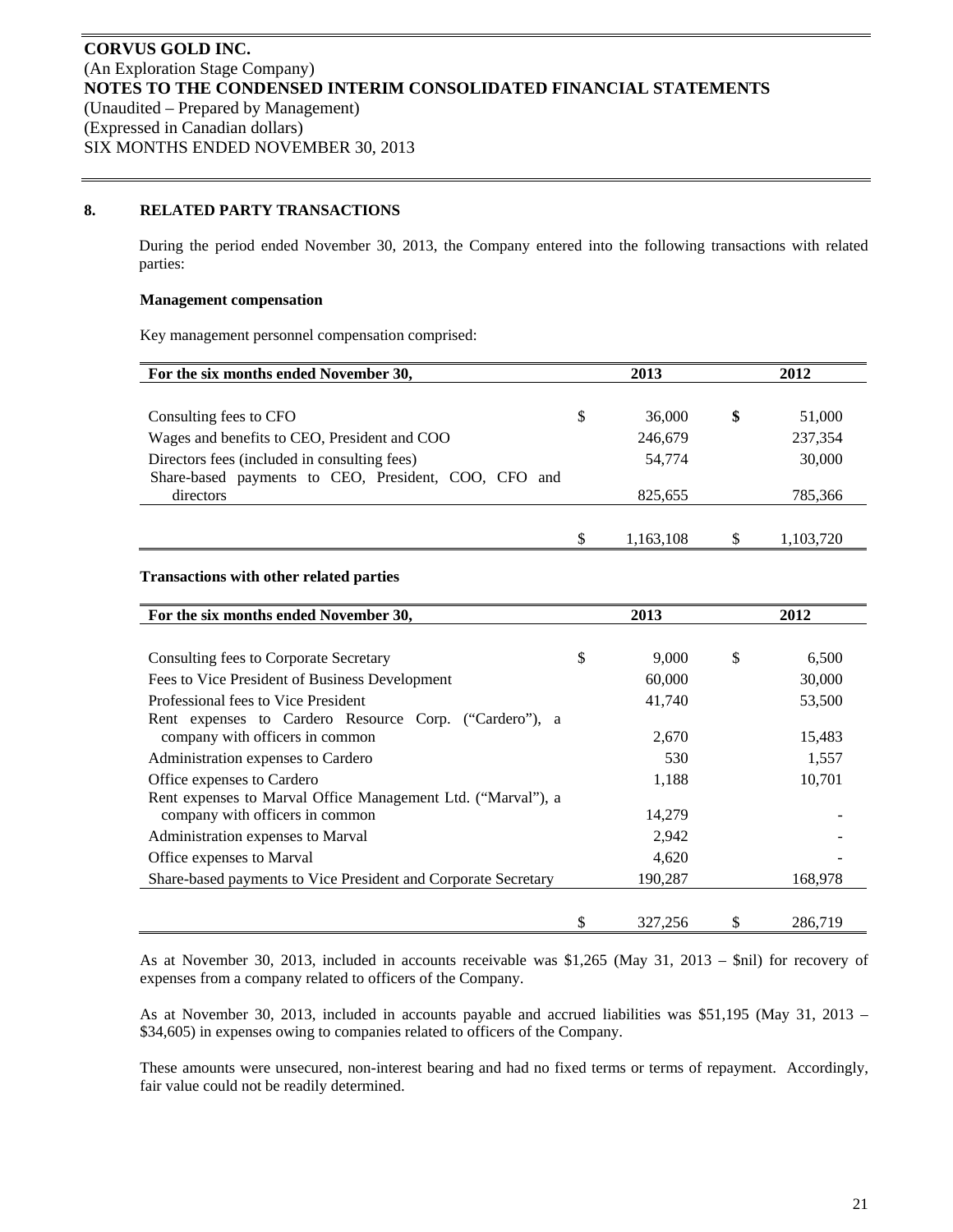## **8. RELATED PARTY TRANSACTIONS (cont'd)**

The Company has entered into a retainer agreement dated June 1, 2011 with Lawrence W. Talbot Law Corporation ("LWTLC"), a company with officers in common, pursuant to which LWTLC agrees to provide legal services to the Company. Pursuant to the retainer agreement, the Company has agreed to pay LWTLC a minimum annual retainer of \$72,000 (plus applicable taxes and disbursements). The retainer agreement may be terminated by LWTLC on reasonable notice, and by the Company on one year's notice (or payment of one year's retainer in lieu of notice). An officer of the Company is a director and shareholder of LWTLC.

The Company has entered into change of control agreements with officers of the Company. In the case of termination, the officers are entitled to an amount equal to a multiple (ranging from two times to three times) of the sum of the annual base salary then payable to the officer, the aggregate amount of bonus(es) (if any) paid to the officer within the calendar year immediate preceding the Effective Date of Termination, and an amount equal to the vacation pay which would otherwise be payable for the one year period next following the Effective Date of Termination.

## **9. GEOGRAPHIC SEGMENTED INFORMATION**

The Company operates in one industry segment, the mineral resources industry, and in two geographical segments, Canada and the United States. All current exploration activities are conducted in the United States and Canada. The significant asset categories identifiable with these geographical areas are as follows:

|                                         | Canada | <b>United States</b> |              | <b>Total</b> |
|-----------------------------------------|--------|----------------------|--------------|--------------|
|                                         |        |                      |              |              |
| <b>November 30, 2013</b>                |        |                      |              |              |
| \$<br>Exploration and evaluation assets |        | \$.<br>33,292,755    | \$           | 33,292,755   |
| \$<br>Property and equipment            | 4,926  | \$<br>52,860         | \$           | 57,786       |
|                                         |        |                      |              |              |
| May 31, 2013                            |        |                      |              |              |
| \$<br>Exploration and evaluation assets |        | \$.<br>28,030,332    | \$           | 28,030,332   |
| \$<br>Property and equipment            | 5,796  | \$<br>58,846         | \$           | 64,642       |
|                                         |        |                      |              |              |
| For the three months ended November 30, |        | 2013                 |              | 2012         |
|                                         |        |                      |              |              |
| Net loss for the period – Canada        | \$     | (770, 169)           | \$           | (1,460,646)  |
| Net loss for the period – United States |        | (295, 333)           |              | (292, 012)   |
| Net loss for the period                 | \$     | (1,065,502)          | \$           | (1,752,658)  |
|                                         |        |                      |              |              |
| For the six months ended November 30,   |        | 2013                 |              | 2012         |
|                                         |        |                      |              |              |
| Net loss for the period – Canada        | \$     | (1,761,488)          | \$           | (1,747,639)  |
| Net loss for the period – United States |        | (577, 355)           |              | (618, 298)   |
| Net loss for the period                 | \$     | (2,338,843)          | $\mathbb{S}$ | (2,365,937)  |
|                                         |        |                      |              |              |